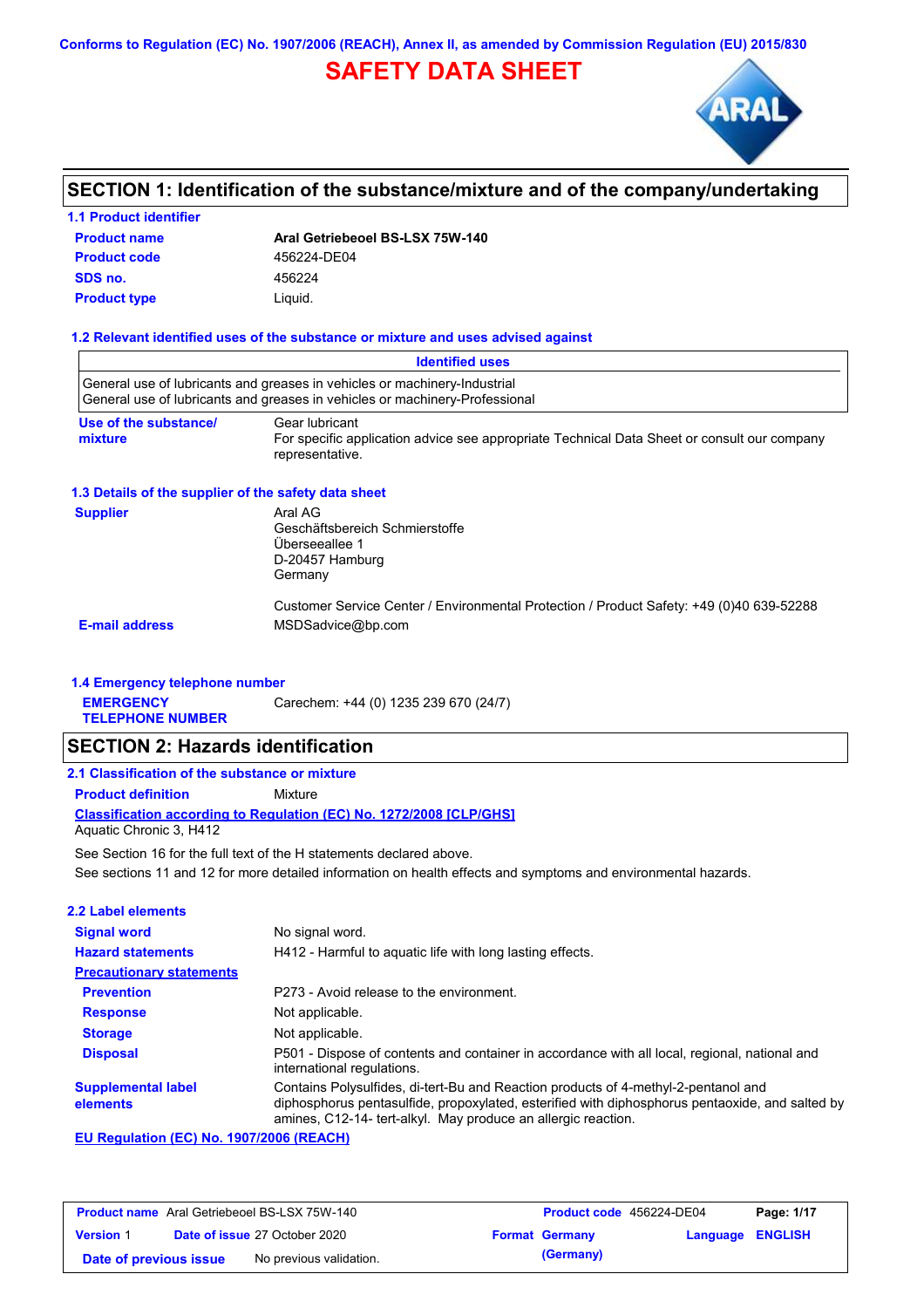# **SECTION 2: Hazards identification**

| <b>Annex XVII - Restrictions</b>                                                                                  | Not applicable.                                                                                                                            |
|-------------------------------------------------------------------------------------------------------------------|--------------------------------------------------------------------------------------------------------------------------------------------|
| on the manufacture.                                                                                               |                                                                                                                                            |
| placing on the market                                                                                             |                                                                                                                                            |
| and use of certain<br>dangerous substances,                                                                       |                                                                                                                                            |
| mixtures and articles                                                                                             |                                                                                                                                            |
| <b>Special packaging requirements</b>                                                                             |                                                                                                                                            |
| <b>Containers to be fitted</b><br>with child-resistant<br>fastenings                                              | Not applicable.                                                                                                                            |
| <b>Tactile warning of danger</b>                                                                                  | Not applicable.                                                                                                                            |
| 2.3 Other hazards                                                                                                 |                                                                                                                                            |
| <b>Results of PBT and vPvB</b><br>assessment                                                                      | Product does not meet the criteria for PBT or vPvB according to Regulation (EC) No. 1907/2006,<br>Annex XIII.                              |
| <b>Product meets the criteria</b><br>for PBT or vPvB according<br>to Regulation (EC) No.<br>1907/2006, Annex XIII | This mixture does not contain any substances that are assessed to be a PBT or a vPvB.                                                      |
| Other hazards which do<br>not result in classification                                                            | Defatting to the skin.                                                                                                                     |
|                                                                                                                   | Experimental data on one or more of the components has been used to determine all or part of<br>the hazard classification of this product. |

# **SECTION 3: Composition/information on ingredients**

### **3.2 Mixtures**

Mixture **Product definition**

Synthetic base stock. Proprietary performance additives.

| <b>Product/ingredient</b><br>name                                                                                                                                                    | <b>Identifiers</b>                                                                      |        | %                     | <b>Regulation (EC) No.</b><br>1272/2008 [CLP]                                                                                                                      | <b>Type</b>    |  |
|--------------------------------------------------------------------------------------------------------------------------------------------------------------------------------------|-----------------------------------------------------------------------------------------|--------|-----------------------|--------------------------------------------------------------------------------------------------------------------------------------------------------------------|----------------|--|
| Polysulfides, di-tert-Bu                                                                                                                                                             | REACH #: 01-2119540515-43 ≤5<br>EC: 273-103-3<br>CAS: 68937-96-2                        |        |                       | Skin Sens. 1B, H317<br>Aquatic Chronic 3, H412                                                                                                                     | $[1]$          |  |
| Distillates (petroleum), solvent-<br>dewaxed light paraffinic                                                                                                                        | REACH #: 01-2119480132-48 ≤5<br>EC: 265-159-2<br>CAS: 64742-56-9<br>Index: 649-469-00-9 |        |                       | Asp. Tox. 1, H304                                                                                                                                                  | $[1]$          |  |
| Reaction products of 4-methyl-<br>2-pentanol and diphosphorus<br>pentasulfide, propoxylated, esterified<br>with diphosphorus pentaoxide, and<br>salted by amines, C12-14- tert-alkyl | REACH #: 01-2119493620-38<br>$EC: -$<br>$CAS: -$                                        | ≤2.8   |                       | Acute Tox. 4, H302<br>Eye Dam. 1, H318<br>Skin Sens. 1B, H317<br>Aquatic Chronic 2, H411                                                                           | $[1]$          |  |
| Amines, N-C16-C18-alkyl-<br>(evennumbered, C18 unsaturated)<br>propane-1,3-diaminium di[(9Z)-<br>octadec-9-enoate]                                                                   | REACH #: 01-2119974117-33 <1<br>$EC: -$<br>CAS: 1307863-78-0                            |        |                       | Skin Irrit. 2, H315<br>Eye Irrit. 2, H319<br>STOT RE 2, H373<br>Aquatic Acute 1, H400<br>$(M=10)$<br>Aquatic Chronic 2, H411                                       | $[1]$          |  |
| Amines, N-tallow alkyltrimethylenedi-                                                                                                                                                | REACH #: 01-2119487014-41<br>EC: 263-189-0<br>CAS: 61791-55-7                           | <1     |                       | Acute Tox. 4, H302<br>Skin Corr. 1B, H314<br>Eye Dam. 1, H318<br><b>STOT RE 1, H372</b><br>Aquatic Acute 1, H400<br>$(M=10)$<br>Aquatic Chronic 1, H410<br>$(M=1)$ | $[1]$          |  |
| Amines, N-tallow alkyltrimethylenedi-,<br>C4-18-alkyl phosphates                                                                                                                     | REACH #: 01-2120810847-50<br>EC: 271-672-2<br>CAS: 68603-74-7                           | ≺1     |                       | Acute Tox. 4, H302<br>Skin Irrit. 2, H315<br>Eye Dam. 1, H318<br>Aquatic Acute 1, H400 (M=1)                                                                       | $[1]$          |  |
| Amines, tallow alkyl                                                                                                                                                                 | EC: 263-125-1<br>CAS: 61790-33-8<br>Index: 612-286-00-X                                 | $≤0.1$ |                       | Acute Tox. 4, H302<br>Skin Corr. 1B, H314<br>Eye Dam. 1, H318                                                                                                      | $[1]$          |  |
| <b>Product name</b> Aral Getriebeoel BS-LSX 75W-140                                                                                                                                  |                                                                                         |        |                       | Product code 456224-DE04                                                                                                                                           | Page: 2/17     |  |
| <b>Version 1</b><br>Date of issue 27 October 2020                                                                                                                                    |                                                                                         |        | <b>Format Germany</b> | Language                                                                                                                                                           | <b>ENGLISH</b> |  |
| Date of previous issue                                                                                                                                                               | No previous validation.                                                                 |        | (Germany)             |                                                                                                                                                                    |                |  |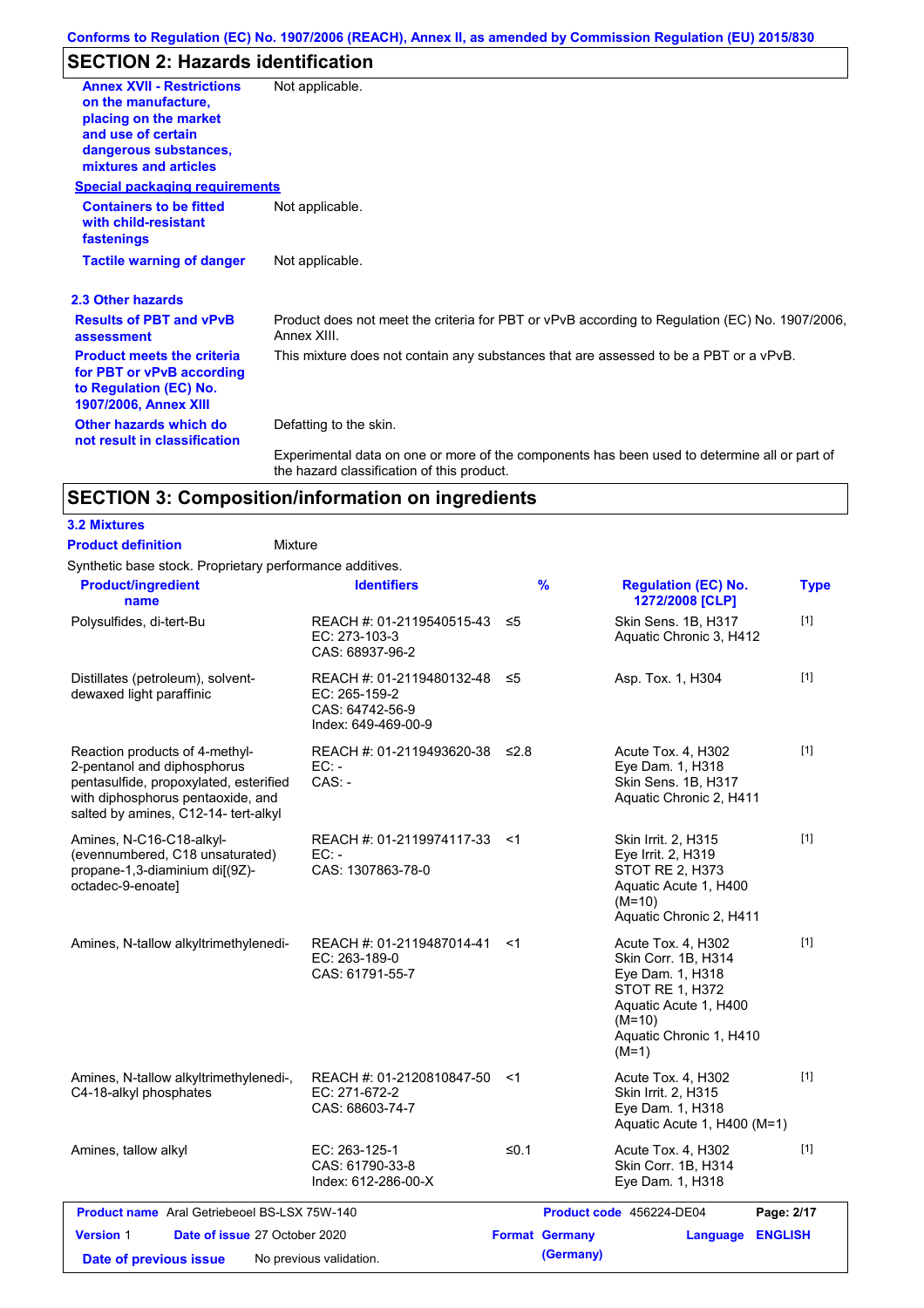# **SECTION 3: Composition/information on ingredients**

STOT RE 2, H373 (gastrointestinal tract, immune system, liver) Asp. Tox. 1, H304 Aquatic Acute 1, H400 (M=10) Aquatic Chronic 1, H410 (M=10)

**See Section 16 for the full text of the H statements declared above.**

Type

- [1] Substance classified with a health or environmental hazard
- [2] Substance with a workplace exposure limit
- [3] Substance meets the criteria for PBT according to Regulation (EC) No. 1907/2006, Annex XIII
- [4] Substance meets the criteria for vPvB according to Regulation (EC) No. 1907/2006, Annex XIII
- [5] Substance of equivalent concern
- [6] Additional disclosure due to company policy

Occupational exposure limits, if available, are listed in Section 8.

## **SECTION 4: First aid measures**

**4.1 Description of first aid measures**

| <b>Eye contact</b>                | In case of contact, immediately flush eyes with plenty of water for at least 15 minutes. Eyelids<br>should be held away from the eyeball to ensure thorough rinsing. Check for and remove any<br>contact lenses. Get medical attention.                       |
|-----------------------------------|---------------------------------------------------------------------------------------------------------------------------------------------------------------------------------------------------------------------------------------------------------------|
| <b>Skin contact</b>               | Wash skin thoroughly with soap and water or use recognised skin cleanser. Remove<br>contaminated clothing and shoes. Wash clothing before reuse. Clean shoes thoroughly before<br>reuse. Get medical attention if irritation develops.                        |
| <b>Inhalation</b>                 | If inhaled, remove to fresh air. Get medical attention if symptoms occur.                                                                                                                                                                                     |
| <b>Ingestion</b>                  | Do not induce vomiting unless directed to do so by medical personnel. Never give anything by<br>mouth to an unconscious person. If unconscious, place in recovery position and get medical<br>attention immediately. Get medical attention if symptoms occur. |
| <b>Protection of first-aiders</b> | No action shall be taken involving any personal risk or without suitable training. It may be<br>dangerous to the person providing aid to give mouth-to-mouth resuscitation.                                                                                   |

#### **4.2 Most important symptoms and effects, both acute and delayed**

See Section 11 for more detailed information on health effects and symptoms.

| <b>Potential acute health effects</b> |                                                                                                                                                                   |
|---------------------------------------|-------------------------------------------------------------------------------------------------------------------------------------------------------------------|
| <b>Inhalation</b>                     | Vapour inhalation under ambient conditions is not normally a problem due to low vapour<br>pressure.                                                               |
| <b>Ingestion</b>                      | No known significant effects or critical hazards.                                                                                                                 |
| <b>Skin contact</b>                   | Defatting to the skin. May cause skin dryness and irritation. Product not classified for<br>sensitisation. Based on data available for this or related materials. |
| Eye contact                           | Not classified as an eye irritant. Based on data available for this or related materials.                                                                         |
|                                       | Delayed and immediate effects as well as chronic effects from short and long-term exposure                                                                        |
| <b>Inhalation</b>                     | Overexposure to the inhalation of airborne droplets or aerosols may cause irritation of the<br>respiratory tract.                                                 |
| <b>Ingestion</b>                      | Ingestion of large quantities may cause nausea and diarrhoea.                                                                                                     |
| <b>Skin contact</b>                   | Prolonged or repeated contact can defat the skin and lead to irritation and/or dermatitis.                                                                        |
| Eye contact                           | Potential risk of transient stinging or redness if accidental eye contact occurs.                                                                                 |

#### **4.3 Indication of any immediate medical attention and special treatment needed**

| <b>Notes to physician</b>                           | Treatment should in general be symptomatic and directed to relieving any effects. |                                                                                            |                            |  |
|-----------------------------------------------------|-----------------------------------------------------------------------------------|--------------------------------------------------------------------------------------------|----------------------------|--|
| <b>SECTION 5: Firefighting measures</b>             |                                                                                   |                                                                                            |                            |  |
| 5.1 Extinguishing media                             |                                                                                   |                                                                                            |                            |  |
| <b>Suitable extinguishing</b><br>media              | Use foam or all-purpose dry chemical to extinguish.                               |                                                                                            |                            |  |
| Unsuitable extinguishing<br>media                   | burning product.                                                                  | Do not use water jet. The use of a water jet may cause the fire to spread by splashing the |                            |  |
| <b>Product name</b> Aral Getriebeoel BS-LSX 75W-140 |                                                                                   | Product code 456224-DE04                                                                   | Page: 3/17                 |  |
| <b>Version 1</b>                                    | Date of issue 27 October 2020                                                     | <b>Format Germany</b>                                                                      | <b>ENGLISH</b><br>Language |  |
| Date of previous issue                              | No previous validation.                                                           | (Germany)                                                                                  |                            |  |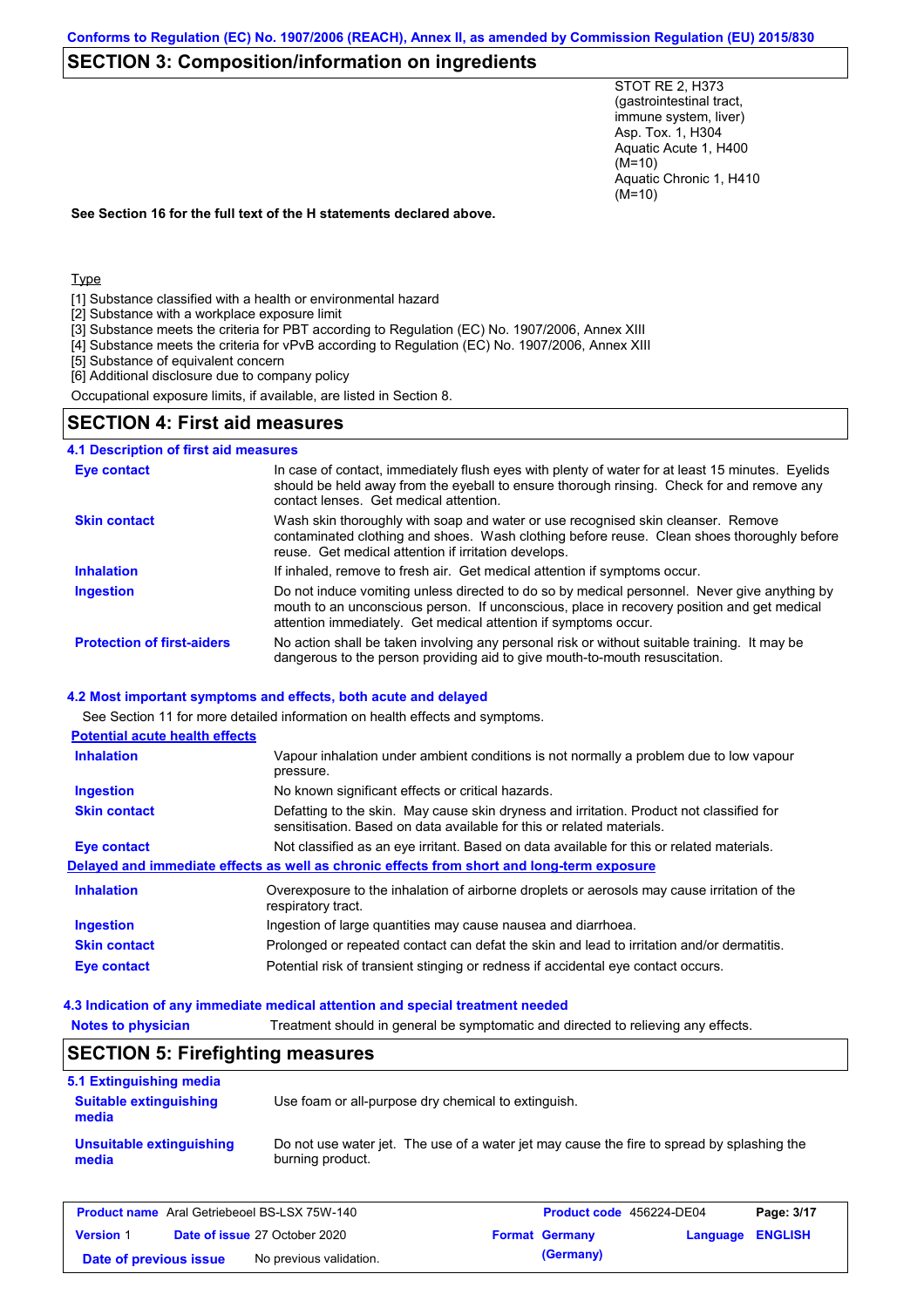# **SECTION 5: Firefighting measures**

| 5.2 Special hazards arising from the substance or mixture |                                                                                                                                                                                                                                                                                                                                                                                       |  |  |  |  |
|-----------------------------------------------------------|---------------------------------------------------------------------------------------------------------------------------------------------------------------------------------------------------------------------------------------------------------------------------------------------------------------------------------------------------------------------------------------|--|--|--|--|
| <b>Hazards from the</b><br>substance or mixture           | In a fire or if heated, a pressure increase will occur and the container may burst.                                                                                                                                                                                                                                                                                                   |  |  |  |  |
| <b>Hazardous combustion</b><br>products                   | Combustion products may include the following:<br>carbon oxides (CO, CO <sub>2</sub> ) (carbon monoxide, carbon dioxide)                                                                                                                                                                                                                                                              |  |  |  |  |
| <b>5.3 Advice for firefighters</b>                        |                                                                                                                                                                                                                                                                                                                                                                                       |  |  |  |  |
| <b>Special precautions for</b><br>fire-fighters           | No action shall be taken involving any personal risk or without suitable training. Promptly<br>isolate the scene by removing all persons from the vicinity of the incident if there is a fire. This<br>material is harmful to aguatic organisms. Fire water contaminated with this material must be<br>contained and prevented from being discharged to any waterway, sewer or drain. |  |  |  |  |
| <b>Special protective</b><br>equipment for fire-fighters  | Fire-fighters should wear appropriate protective equipment and self-contained breathing<br>apparatus (SCBA) with a full face-piece operated in positive pressure mode. Clothing for fire-<br>fighters (including helmets, protective boots and gloves) conforming to European standard EN<br>469 will provide a basic level of protection for chemical incidents.                     |  |  |  |  |

## **SECTION 6: Accidental release measures**

#### **6.2 Environmental precautions** Avoid dispersal of spilt material and runoff and contact with soil, waterways, drains and sewers. Inform the relevant authorities if the product has caused environmental pollution (sewers, waterways, soil or air). Water polluting material. May be harmful to the environment if released in large quantities. **6.1 Personal precautions, protective equipment and emergency procedures For non-emergency personnel For emergency responders** Contact emergency personnel. No action shall be taken involving any personal risk or without suitable training. Evacuate surrounding areas. Keep unnecessary and unprotected personnel from entering. Do not touch or walk through spilt material. Floors may be slippery; use care to avoid falling. Avoid breathing vapour or mist. Provide adequate ventilation. Put on appropriate personal protective equipment. Entry into a confined space or poorly ventilated area contaminated with vapour, mist or fume is extremely hazardous without the correct respiratory protective equipment and a safe system of work. Wear self-contained breathing apparatus. Wear a suitable chemical protective suit. Chemical resistant boots. See also the information in "For non-emergency personnel".

#### **6.3 Methods and material for containment and cleaning up**

| <b>Small spill</b>                        | Stop leak if without risk. Move containers from spill area. Absorb with an inert material and<br>place in an appropriate waste disposal container. Dispose of via a licensed waste disposal<br>contractor.                                                                                                                                                                                                                                                                                                            |
|-------------------------------------------|-----------------------------------------------------------------------------------------------------------------------------------------------------------------------------------------------------------------------------------------------------------------------------------------------------------------------------------------------------------------------------------------------------------------------------------------------------------------------------------------------------------------------|
| Large spill                               | Stop leak if without risk. Move containers from spill area. Approach the release from upwind.<br>Prevent entry into sewers, water courses, basements or confined areas. Contain and collect<br>spillage with non-combustible, absorbent material e.g. sand, earth, vermiculite or diatomaceous<br>earth and place in container for disposal according to local regulations. Contaminated<br>absorbent material may pose the same hazard as the spilt product. Dispose of via a licensed<br>waste disposal contractor. |
| 6.4 Reference to other<br><b>sections</b> | See Section 1 for emergency contact information.<br>See Section 5 for firefighting measures.<br>See Section 8 for information on appropriate personal protective equipment.<br>See Section 12 for environmental precautions.                                                                                                                                                                                                                                                                                          |

## **SECTION 7: Handling and storage**

The information in this section contains generic advice and guidance. The list of Identified Uses in Section 1 should be consulted for any available use-specific information provided in the Exposure Scenario(s).

See Section 13 for additional waste treatment information.

| 7.1 Precautions for safe handling<br><b>Protective measures</b> | Put on appropriate personal protective equipment. Do not ingest. Avoid contact with eyes, skin<br>and clothing. Avoid breathing vapour or mist. Avoid contact of spilt material and runoff with<br>soil and surface waterways. Keep in the original container or an approved alternative made<br>from a compatible material, kept tightly closed when not in use. Do not reuse container. Empty<br>containers retain product residue and can be hazardous. |
|-----------------------------------------------------------------|------------------------------------------------------------------------------------------------------------------------------------------------------------------------------------------------------------------------------------------------------------------------------------------------------------------------------------------------------------------------------------------------------------------------------------------------------------|
| <b>Advice on general</b><br>occupational hygiene                | Eating, drinking and smoking should be prohibited in areas where this material is handled.<br>stored and processed. Wash thoroughly after handling. Remove contaminated clothing and<br>protective equipment before entering eating areas. See also Section 8 for additional<br>information on hygiene measures.                                                                                                                                           |

| <b>Product name</b> Aral Getriebeoel BS-LSX 75W-140 |  | Product code 456224-DE04             |  | Page: 4/17            |                         |  |
|-----------------------------------------------------|--|--------------------------------------|--|-----------------------|-------------------------|--|
| <b>Version 1</b>                                    |  | <b>Date of issue 27 October 2020</b> |  | <b>Format Germany</b> | <b>Language ENGLISH</b> |  |
| Date of previous issue                              |  | No previous validation.              |  | (Germany)             |                         |  |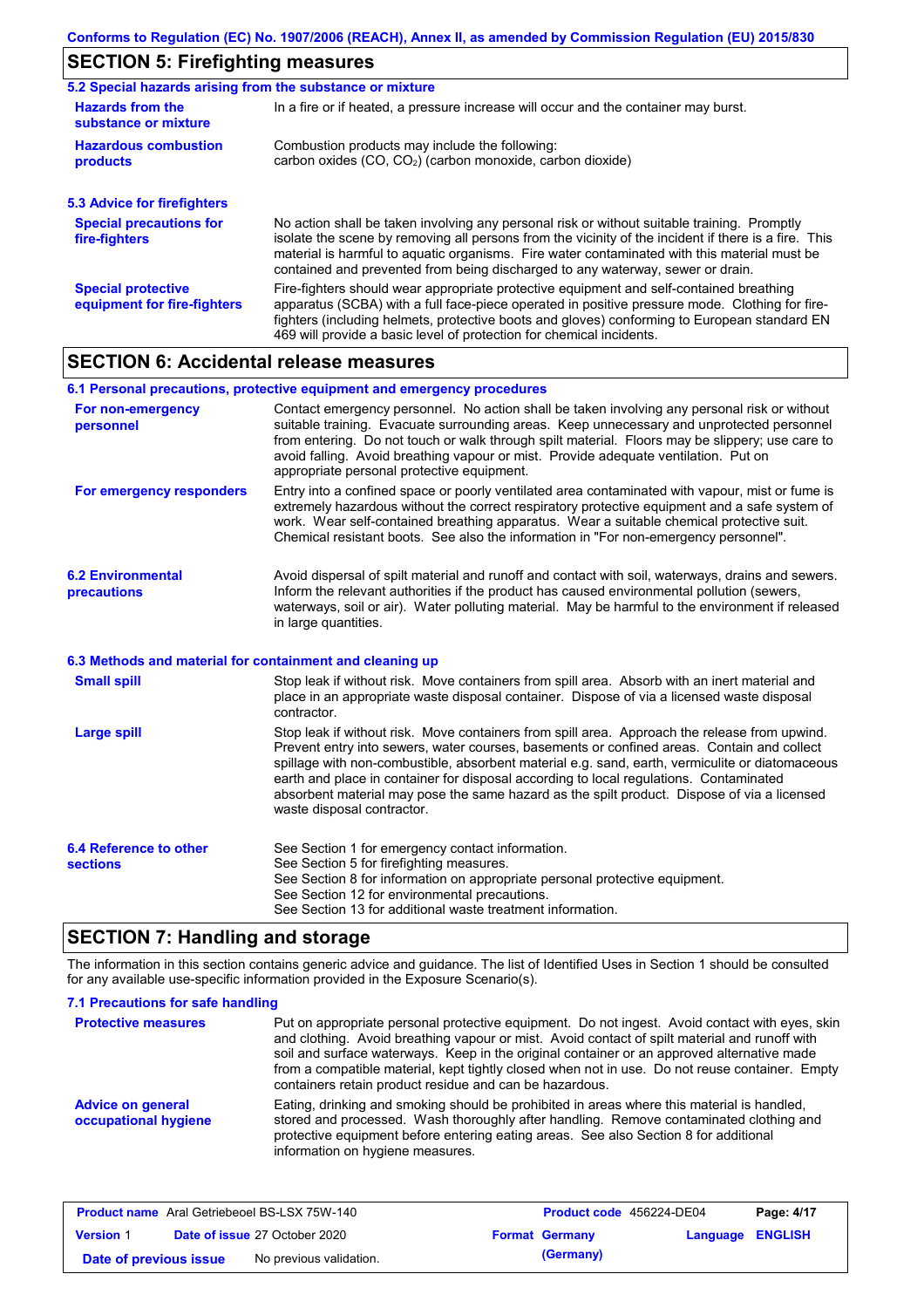## **SECTION 7: Handling and storage**

| <b>7.2 Conditions for safe</b><br>storage, including any<br><b>incompatibilities</b> | Store in accordance with local regulations. Store in a dry, cool and well-ventilated area, away<br>from incompatible materials (see Section 10). Keep away from heat and direct sunlight. Keep<br>container tightly closed and sealed until ready for use. Containers that have been opened must<br>be carefully resealed and kept upright to prevent leakage. Store and use only in equipment/ |
|--------------------------------------------------------------------------------------|-------------------------------------------------------------------------------------------------------------------------------------------------------------------------------------------------------------------------------------------------------------------------------------------------------------------------------------------------------------------------------------------------|
|                                                                                      | containers designed for use with this product. Do not store in unlabelled containers. Use<br>appropriate containment to avoid environmental contamination.                                                                                                                                                                                                                                      |
| Not suitable                                                                         | Prolonged exposure to elevated temperature.                                                                                                                                                                                                                                                                                                                                                     |
| <b>Germany - Storage code</b>                                                        | 10                                                                                                                                                                                                                                                                                                                                                                                              |
|                                                                                      |                                                                                                                                                                                                                                                                                                                                                                                                 |

#### **7.3 Specific end use(s)**

**Recommendations**

See section 1.2 and Exposure scenarios in annex, if applicable.

## **SECTION 8: Exposure controls/personal protection**

**The information in this section contains generic advice and guidance. The list of Identified Uses in Section 1 should be consulted for any available use-specific information provided in the Exposure Scenario(s).**

### **8.1 Control parameters**

**Occupational exposure limits**

No exposure limit value known.

**Recommended monitoring procedures** If this product contains ingredients with exposure limits, personal, workplace atmosphere or biological monitoring may be required to determine the effectiveness of the ventilation or other control measures and/or the necessity to use respiratory protective equipment. Reference should be made to monitoring standards, such as the following: European Standard EN 689 (Workplace atmospheres - Guidance for the assessment of exposure by inhalation to chemical agents for comparison with limit values and measurement strategy) European Standard EN 14042 (Workplace atmospheres - Guide for the application and use of procedures for the assessment of exposure to chemical and biological agents) European Standard EN 482 (Workplace atmospheres - General requirements for the performance of procedures for the measurement of chemical agents) Reference to national guidance documents for methods for the determination of hazardous substances will also be required.

### **Derived No Effect Level**

No DNELs/DMELs available.

### **Predicted No Effect Concentration**

No PNECs available

| <b>8.2 Exposure controls</b>                      |                                                                                                                                                                                                                                                                                                                                                                                                                                                                                                                                                                                                                                                                                                                                                                                                                                                                                                                                                                                                         |
|---------------------------------------------------|---------------------------------------------------------------------------------------------------------------------------------------------------------------------------------------------------------------------------------------------------------------------------------------------------------------------------------------------------------------------------------------------------------------------------------------------------------------------------------------------------------------------------------------------------------------------------------------------------------------------------------------------------------------------------------------------------------------------------------------------------------------------------------------------------------------------------------------------------------------------------------------------------------------------------------------------------------------------------------------------------------|
| <b>Appropriate engineering</b><br><b>controls</b> | Provide exhaust ventilation or other engineering controls to keep the relevant airborne<br>concentrations below their respective occupational exposure limits.<br>All activities involving chemicals should be assessed for their risks to health, to ensure<br>exposures are adequately controlled. Personal protective equipment should only be considered<br>after other forms of control measures (e.g. engineering controls) have been suitably evaluated.<br>Personal protective equipment should conform to appropriate standards, be suitable for use, be<br>kept in good condition and properly maintained.<br>Your supplier of personal protective equipment should be consulted for advice on selection and<br>appropriate standards. For further information contact your national organisation for standards.<br>The final choice of protective equipment will depend upon a risk assessment. It is important to<br>ensure that all items of personal protective equipment are compatible. |
| <b>Individual protection measures</b>             |                                                                                                                                                                                                                                                                                                                                                                                                                                                                                                                                                                                                                                                                                                                                                                                                                                                                                                                                                                                                         |
| <b>Hygiene measures</b>                           | Wash hands, forearms and face thoroughly after handling chemical products, before eating,<br>smoking and using the lavatory and at the end of the working period. Ensure that eyewash<br>stations and safety showers are close to the workstation location.                                                                                                                                                                                                                                                                                                                                                                                                                                                                                                                                                                                                                                                                                                                                             |
| <b>Respiratory protection</b>                     | In case of insufficient ventilation, wear suitable respiratory equipment.<br>The correct choice of respiratory protection depends upon the chemicals being handled, the<br>conditions of work and use, and the condition of the respiratory equipment. Safety procedures<br>should be developed for each intended application. Respiratory protection equipment should<br>therefore be chosen in consultation with the supplier/manufacturer and with a full assessment<br>of the working conditions.                                                                                                                                                                                                                                                                                                                                                                                                                                                                                                   |
| <b>Eye/face protection</b>                        | Safety glasses with side shields.                                                                                                                                                                                                                                                                                                                                                                                                                                                                                                                                                                                                                                                                                                                                                                                                                                                                                                                                                                       |
| <b>Skin protection</b>                            |                                                                                                                                                                                                                                                                                                                                                                                                                                                                                                                                                                                                                                                                                                                                                                                                                                                                                                                                                                                                         |

|                        | <b>Product name</b> Aral Getriebeoel BS-LSX 75W-140 | <b>Product code</b> 456224-DE04 |                         | Page: 5/17 |
|------------------------|-----------------------------------------------------|---------------------------------|-------------------------|------------|
| <b>Version 1</b>       | <b>Date of issue 27 October 2020</b>                | <b>Format Germany</b>           | <b>Language ENGLISH</b> |            |
| Date of previous issue | No previous validation.                             | (Germany)                       |                         |            |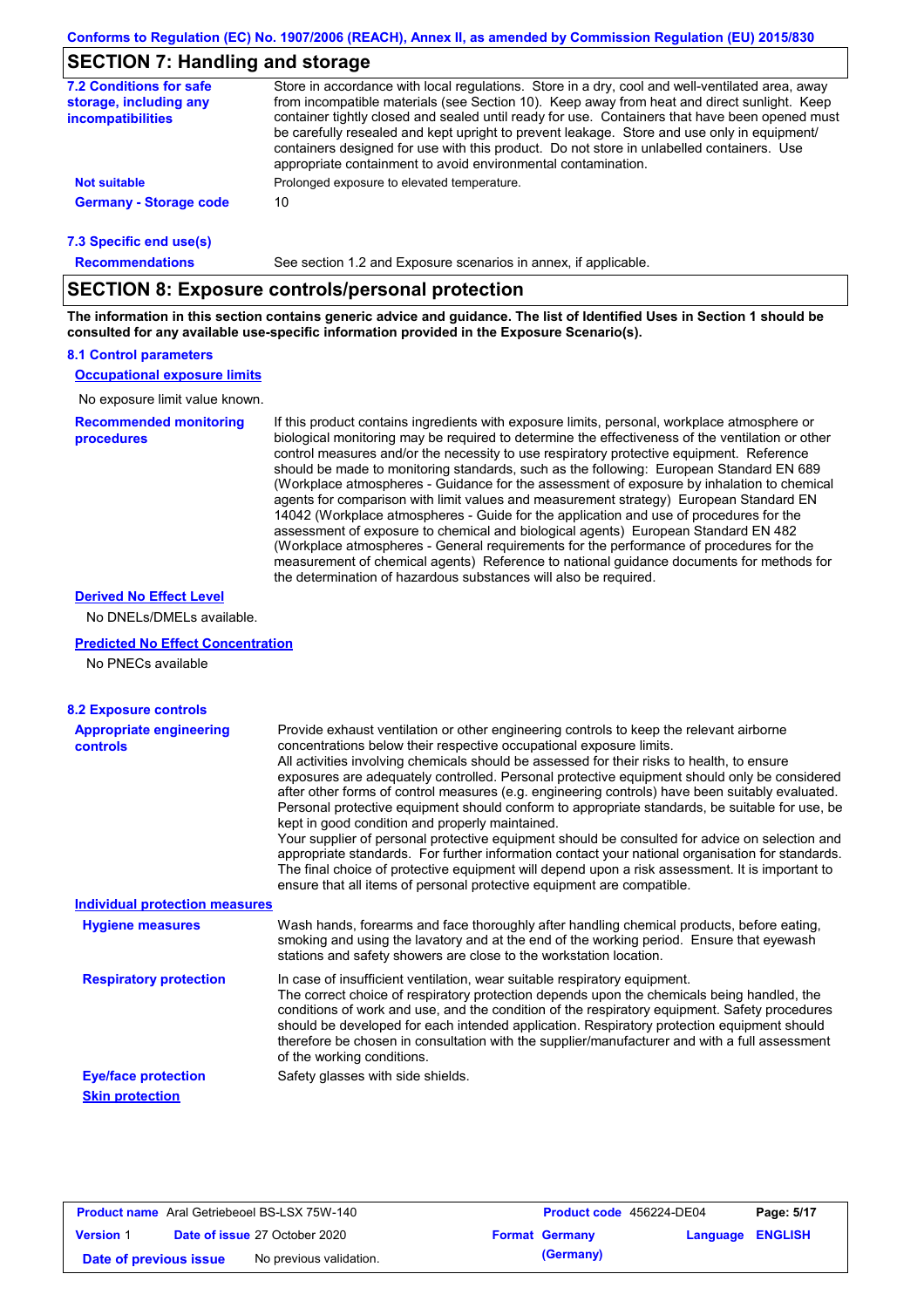## **SECTION 8: Exposure controls/personal protection**

#### **Hand protection General Information:**

Because specific work environments and material handling practices vary, safety procedures should be developed for each intended application. The correct choice of protective gloves depends upon the chemicals being handled, and the conditions of work and use. Most gloves provide protection for only a limited time before they must be discarded and replaced (even the best chemically resistant gloves will break down after repeated chemical exposures).

Gloves should be chosen in consultation with the supplier / manufacturer and taking account of a full assessment of the working conditions.

Recommended: Nitrile gloves. **Breakthrough time:**

Breakthrough time data are generated by glove manufacturers under laboratory test conditions and represent how long a glove can be expected to provide effective permeation resistance. It is important when following breakthrough time recommendations that actual workplace conditions are taken into account. Always consult with your glove supplier for up-to-date technical information on breakthrough times for the recommended glove type. Our recommendations on the selection of gloves are as follows:

Continuous contact:

Gloves with a minimum breakthrough time of 240 minutes, or >480 minutes if suitable gloves can be obtained.

If suitable gloves are not available to offer that level of protection, gloves with shorter breakthrough times may be acceptable as long as appropriate glove maintenance and replacement regimes are determined and adhered to.

Short-term / splash protection:

Recommended breakthrough times as above.

It is recognised that for short-term, transient exposures, gloves with shorter breakthrough times may commonly be used. Therefore, appropriate maintenance and replacement regimes must be determined and rigorously followed.

#### **Glove Thickness:**

For general applications, we recommend gloves with a thickness typically greater than 0.35 mm.

It should be emphasised that glove thickness is not necessarily a good predictor of glove resistance to a specific chemical, as the permeation efficiency of the glove will be dependent on the exact composition of the glove material. Therefore, glove selection should also be based on consideration of the task requirements and knowledge of breakthrough times. Glove thickness may also vary depending on the glove manufacturer, the glove type and the glove model. Therefore, the manufacturers' technical data should always be taken into account to ensure selection of the most appropriate glove for the task.

Note: Depending on the activity being conducted, gloves of varying thickness may be required for specific tasks. For example:

 • Thinner gloves (down to 0.1 mm or less) may be required where a high degree of manual dexterity is needed. However, these gloves are only likely to give short duration protection and would normally be just for single use applications, then disposed of.

 • Thicker gloves (up to 3 mm or more) may be required where there is a mechanical (as well as a chemical) risk i.e. where there is abrasion or puncture potential.

**Skin and body**

Use of protective clothing is good industrial practice.

Personal protective equipment for the body should be selected based on the task being performed and the risks involved and should be approved by a specialist before handling this product.

Cotton or polyester/cotton overalls will only provide protection against light superficial contamination that will not soak through to the skin. Overalls should be laundered on a regular basis. When the risk of skin exposure is high (e.g. when cleaning up spillages or if there is a risk of splashing) then chemical resistant aprons and/or impervious chemical suits and boots will be required.

| <b>Product name</b> Aral Getriebeoel BS-LSX 75W-140 |  |                                      | <b>Product code</b> 456224-DE04 |                       | Page: 6/17              |  |
|-----------------------------------------------------|--|--------------------------------------|---------------------------------|-----------------------|-------------------------|--|
| <b>Version 1</b>                                    |  | <b>Date of issue 27 October 2020</b> |                                 | <b>Format Germany</b> | <b>Language ENGLISH</b> |  |
| Date of previous issue                              |  | No previous validation.              |                                 | (Germany)             |                         |  |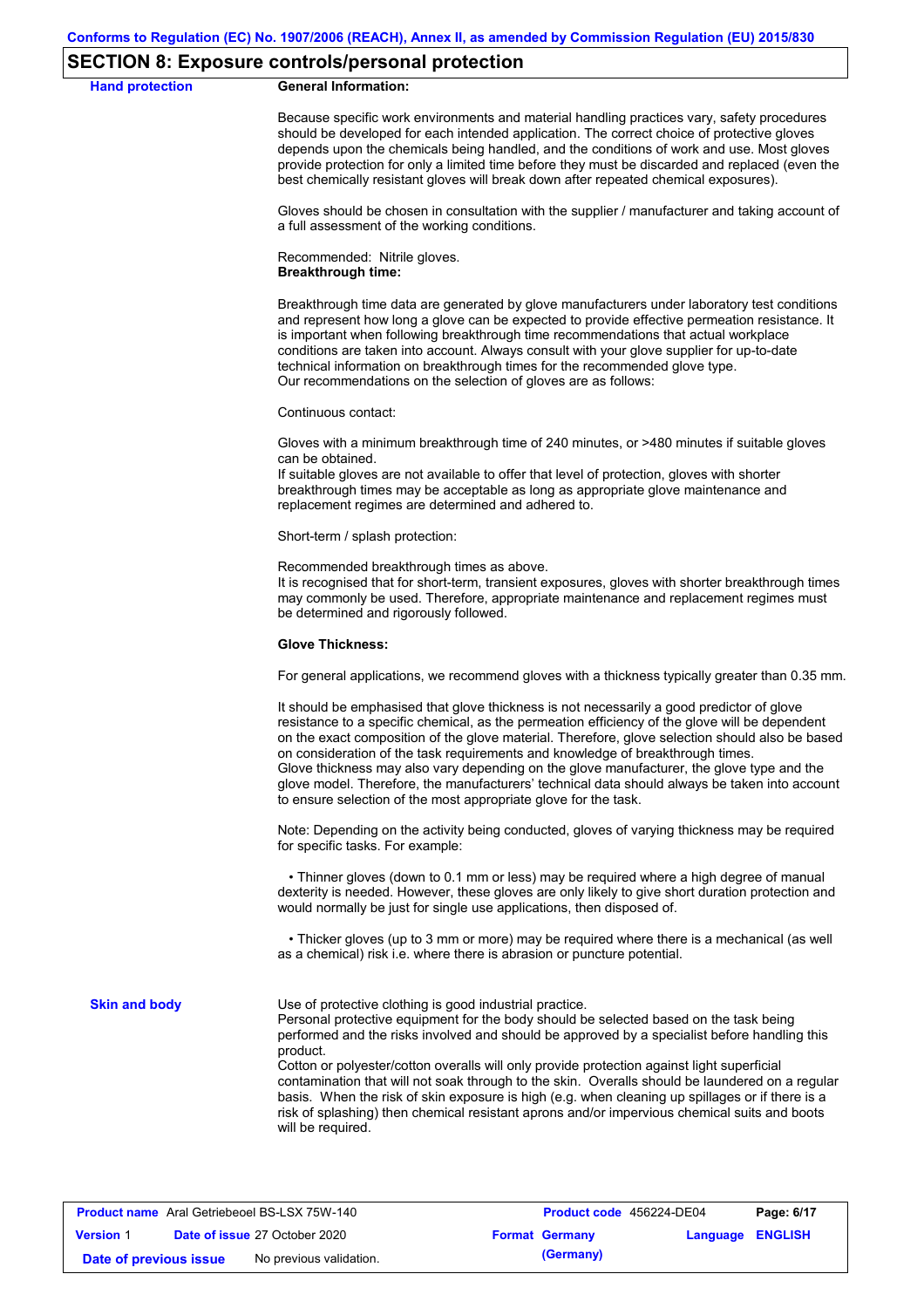# **SECTION 8: Exposure controls/personal protection**

| <b>Refer to standards:</b>                | Respiratory protection: EN 529<br>Gloves: EN 420, EN 374<br>Eye protection: EN 166<br>Filtering half-mask: EN 149<br>Filtering half-mask with valve: EN 405<br>Half-mask: EN 140 plus filter<br>Full-face mask: EN 136 plus filter<br>Particulate filters: EN 143                                                             |
|-------------------------------------------|-------------------------------------------------------------------------------------------------------------------------------------------------------------------------------------------------------------------------------------------------------------------------------------------------------------------------------|
|                                           | Gas/combined filters: EN 14387                                                                                                                                                                                                                                                                                                |
| <b>Environmental exposure</b><br>controls | Emissions from ventilation or work process equipment should be checked to ensure they<br>comply with the requirements of environmental protection legislation. In some cases, fume<br>scrubbers, filters or engineering modifications to the process equipment will be necessary to<br>reduce emissions to acceptable levels. |

# **SECTION 9: Physical and chemical properties**

**9.1 Information on basic physical and chemical properties**

| <b>Appearance</b>                                      |                                                                                                                                               |
|--------------------------------------------------------|-----------------------------------------------------------------------------------------------------------------------------------------------|
| <b>Physical state</b>                                  | Liquid.                                                                                                                                       |
| <b>Colour</b>                                          | Amber.                                                                                                                                        |
| <b>Odour</b>                                           | Oily.                                                                                                                                         |
| <b>Odour threshold</b>                                 | Not available.                                                                                                                                |
| рH                                                     | Not available.                                                                                                                                |
| <b>Melting point/freezing point</b>                    | Not available.                                                                                                                                |
| Initial boiling point and boiling<br>range             | Not available.                                                                                                                                |
| <b>Pour point</b>                                      | $-54 °C$                                                                                                                                      |
| <b>Flash point</b>                                     | Open cup: >180°C (>356°F) [Cleveland.]                                                                                                        |
| <b>Evaporation rate</b>                                | Not available.                                                                                                                                |
| <b>Flammability (solid, gas)</b>                       | Not available.                                                                                                                                |
| <b>Upper/lower flammability or</b><br>explosive limits | Not available.                                                                                                                                |
| <b>Vapour pressure</b>                                 | Not available.                                                                                                                                |
| <b>Vapour density</b>                                  | Not available.                                                                                                                                |
| <b>Relative density</b>                                | Not available.                                                                                                                                |
| <b>Density</b>                                         | <1000 kg/m <sup>3</sup> (<1 g/cm <sup>3</sup> ) at 15 <sup>°</sup> C                                                                          |
| <b>Solubility(ies)</b>                                 | insoluble in water.                                                                                                                           |
| <b>Partition coefficient: n-octanol/</b><br>water      | Not available.                                                                                                                                |
| <b>Auto-ignition temperature</b>                       | Not available.                                                                                                                                |
| <b>Decomposition temperature</b>                       | Not available.                                                                                                                                |
| <b>Viscosity</b>                                       | Kinematic: 175.1 mm <sup>2</sup> /s (175.1 cSt) at $40^{\circ}$ C<br>Kinematic: 24 to 25 mm <sup>2</sup> /s (24 to 25 cSt) at $100^{\circ}$ C |
| <b>Explosive properties</b>                            | Not available.                                                                                                                                |
| <b>Oxidising properties</b>                            | Not available.                                                                                                                                |

## **9.2 Other information**

No additional information.

| <b>SECTION 10: Stability and reactivity</b>                    |                                                                                                                                                                         |  |  |  |
|----------------------------------------------------------------|-------------------------------------------------------------------------------------------------------------------------------------------------------------------------|--|--|--|
| <b>10.1 Reactivity</b>                                         | No specific test data available for this product. Refer to Conditions to avoid and Incompatible<br>materials for additional information.                                |  |  |  |
| <b>10.2 Chemical stability</b>                                 | The product is stable.                                                                                                                                                  |  |  |  |
| <b>10.3 Possibility of</b><br>hazardous reactions              | Under normal conditions of storage and use, hazardous reactions will not occur.<br>Under normal conditions of storage and use, hazardous polymerisation will not occur. |  |  |  |
| <b>10.4 Conditions to avoid</b>                                | Avoid all possible sources of ignition (spark or flame).                                                                                                                |  |  |  |
| 10.5 Incompatible materials                                    | Reactive or incompatible with the following materials: oxidising materials.                                                                                             |  |  |  |
| <b>Product name</b> Aral Getriebeoel BS-LSX 75W-140            | Product code 456224-DE04<br>Page: 7/17                                                                                                                                  |  |  |  |
| <b>Version 1</b>                                               | Date of issue 27 October 2020<br><b>Format Germany</b><br><b>ENGLISH</b><br>Language                                                                                    |  |  |  |
| (Germany)<br>No previous validation.<br>Date of previous issue |                                                                                                                                                                         |  |  |  |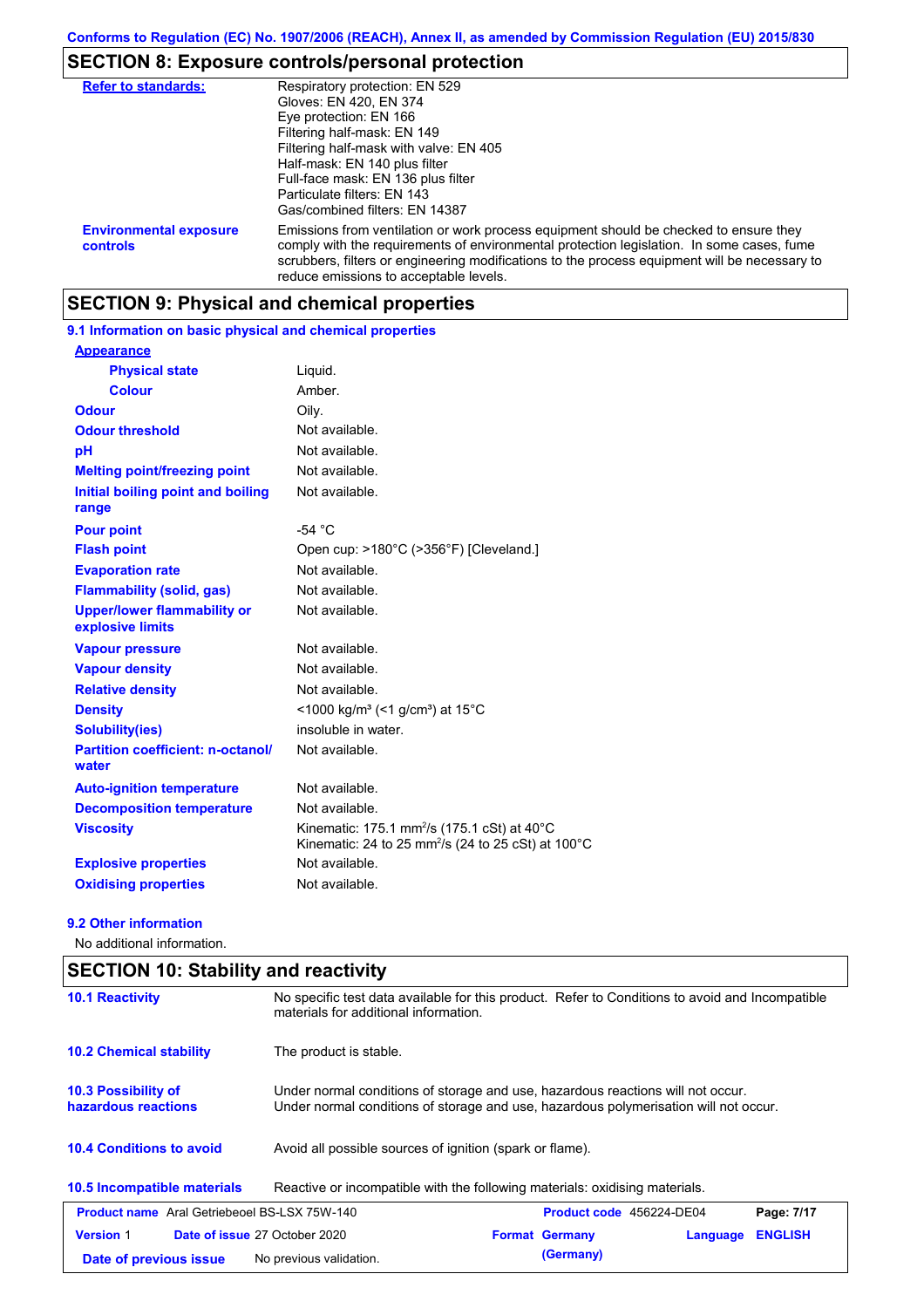# **SECTION 10: Stability and reactivity**

Under normal conditions of storage and use, hazardous decomposition products should not be produced.

# **decomposition products**

**10.6 Hazardous** 

# **SECTION 11: Toxicological information**

# **11.1 Information on toxicological effects**

## **Acute toxicity estimates**

| <b>Product/ingredient name</b>                                                                                                                                                                                      |                                                                                                                                                                   | Oral (mg/<br>kg) | <b>Dermal</b><br>(mg/kg) | <b>Inhalation</b><br>(gases)<br>(ppm) | Inhalation<br>(vapours)<br>(mg/l) | <b>Inhalation</b><br>(dusts<br>and mists)<br>(mg/l) |
|---------------------------------------------------------------------------------------------------------------------------------------------------------------------------------------------------------------------|-------------------------------------------------------------------------------------------------------------------------------------------------------------------|------------------|--------------------------|---------------------------------------|-----------------------------------|-----------------------------------------------------|
| Aral Getriebeoel BS-LSX 75W-140<br>Reaction products of 4-methyl-2-pentanol and<br>diphosphorus pentasulfide, propoxylated, esterified<br>with diphosphorus pentaoxide, and salted by<br>amines, C12-14- tert-alkyl |                                                                                                                                                                   | 44079.7<br>500   | N/A<br>N/A               | N/A<br>N/A                            | N/A<br>N/A                        | N/A<br>N/A                                          |
| Amines, N-tallow alkyltrimethylenedi-                                                                                                                                                                               |                                                                                                                                                                   | 500              | N/A                      | N/A                                   | N/A                               | N/A                                                 |
| Amines, N-tallow alkyltrimethylenedi-, C4-18-alkyl<br>phosphates<br>amines, tallow alkyl                                                                                                                            |                                                                                                                                                                   | 500<br>500       | N/A<br>N/A               | N/A<br>N/A                            | N/A<br>N/A                        | N/A<br>N/A                                          |
| <b>Information on likely</b>                                                                                                                                                                                        | Routes of entry anticipated: Dermal, Inhalation.                                                                                                                  |                  |                          |                                       |                                   |                                                     |
| routes of exposure                                                                                                                                                                                                  |                                                                                                                                                                   |                  |                          |                                       |                                   |                                                     |
| <b>Potential acute health effects</b>                                                                                                                                                                               |                                                                                                                                                                   |                  |                          |                                       |                                   |                                                     |
| <b>Inhalation</b>                                                                                                                                                                                                   | Vapour inhalation under ambient conditions is not normally a problem due to low vapour<br>pressure.                                                               |                  |                          |                                       |                                   |                                                     |
| <b>Ingestion</b>                                                                                                                                                                                                    | No known significant effects or critical hazards.                                                                                                                 |                  |                          |                                       |                                   |                                                     |
| <b>Skin contact</b>                                                                                                                                                                                                 | Defatting to the skin. May cause skin dryness and irritation. Product not classified for<br>sensitisation. Based on data available for this or related materials. |                  |                          |                                       |                                   |                                                     |
| <b>Eye contact</b>                                                                                                                                                                                                  | Not classified as an eye irritant. Based on data available for this or related materials.                                                                         |                  |                          |                                       |                                   |                                                     |
| Symptoms related to the physical, chemical and toxicological characteristics                                                                                                                                        |                                                                                                                                                                   |                  |                          |                                       |                                   |                                                     |
| <b>Inhalation</b>                                                                                                                                                                                                   | May be harmful by inhalation if exposure to vapour, mists or fumes resulting from thermal<br>decomposition products occurs.                                       |                  |                          |                                       |                                   |                                                     |
| <b>Ingestion</b>                                                                                                                                                                                                    | No specific data.                                                                                                                                                 |                  |                          |                                       |                                   |                                                     |
| <b>Skin contact</b>                                                                                                                                                                                                 | Adverse symptoms may include the following:<br>irritation<br>dryness<br>cracking                                                                                  |                  |                          |                                       |                                   |                                                     |
| <b>Eye contact</b>                                                                                                                                                                                                  | No specific data.                                                                                                                                                 |                  |                          |                                       |                                   |                                                     |
| Delayed and immediate effects as well as chronic effects from short and long-term exposure                                                                                                                          |                                                                                                                                                                   |                  |                          |                                       |                                   |                                                     |
| <b>Inhalation</b>                                                                                                                                                                                                   | Overexposure to the inhalation of airborne droplets or aerosols may cause irritation of the<br>respiratory tract.                                                 |                  |                          |                                       |                                   |                                                     |
| <b>Ingestion</b>                                                                                                                                                                                                    | Ingestion of large quantities may cause nausea and diarrhoea.                                                                                                     |                  |                          |                                       |                                   |                                                     |
| <b>Skin contact</b>                                                                                                                                                                                                 | Prolonged or repeated contact can defat the skin and lead to irritation and/or dermatitis.                                                                        |                  |                          |                                       |                                   |                                                     |
| Eye contact                                                                                                                                                                                                         | Potential risk of transient stinging or redness if accidental eye contact occurs.                                                                                 |                  |                          |                                       |                                   |                                                     |
| <b>Potential chronic health effects</b>                                                                                                                                                                             |                                                                                                                                                                   |                  |                          |                                       |                                   |                                                     |
| General                                                                                                                                                                                                             | No known significant effects or critical hazards.                                                                                                                 |                  |                          |                                       |                                   |                                                     |
| <b>Carcinogenicity</b>                                                                                                                                                                                              | No known significant effects or critical hazards.                                                                                                                 |                  |                          |                                       |                                   |                                                     |
|                                                                                                                                                                                                                     | No known significant effects or critical hazards.                                                                                                                 |                  |                          |                                       |                                   |                                                     |
| <b>Mutagenicity</b>                                                                                                                                                                                                 |                                                                                                                                                                   |                  |                          |                                       |                                   |                                                     |
| <b>Developmental effects</b>                                                                                                                                                                                        | No known significant effects or critical hazards.                                                                                                                 |                  |                          |                                       |                                   |                                                     |

# **SECTION 12: Ecological information**

## **12.1 Toxicity**

**Environmental hazards** Harmful to aquatic life with long lasting effects.

### **12.2 Persistence and degradability**

Not expected to be rapidly degradable.

## **12.3 Bioaccumulative potential**

This product is not expected to bioaccumulate through food chains in the environment.

| <b>Product name</b> Aral Getriebeoel BS-LSX 75W-140 |  |                                      | <b>Product code</b> 456224-DE04 |                       | Page: 8/17              |  |
|-----------------------------------------------------|--|--------------------------------------|---------------------------------|-----------------------|-------------------------|--|
| <b>Version 1</b>                                    |  | <b>Date of issue 27 October 2020</b> |                                 | <b>Format Germany</b> | <b>Language ENGLISH</b> |  |
| Date of previous issue                              |  | No previous validation.              |                                 | (Germany)             |                         |  |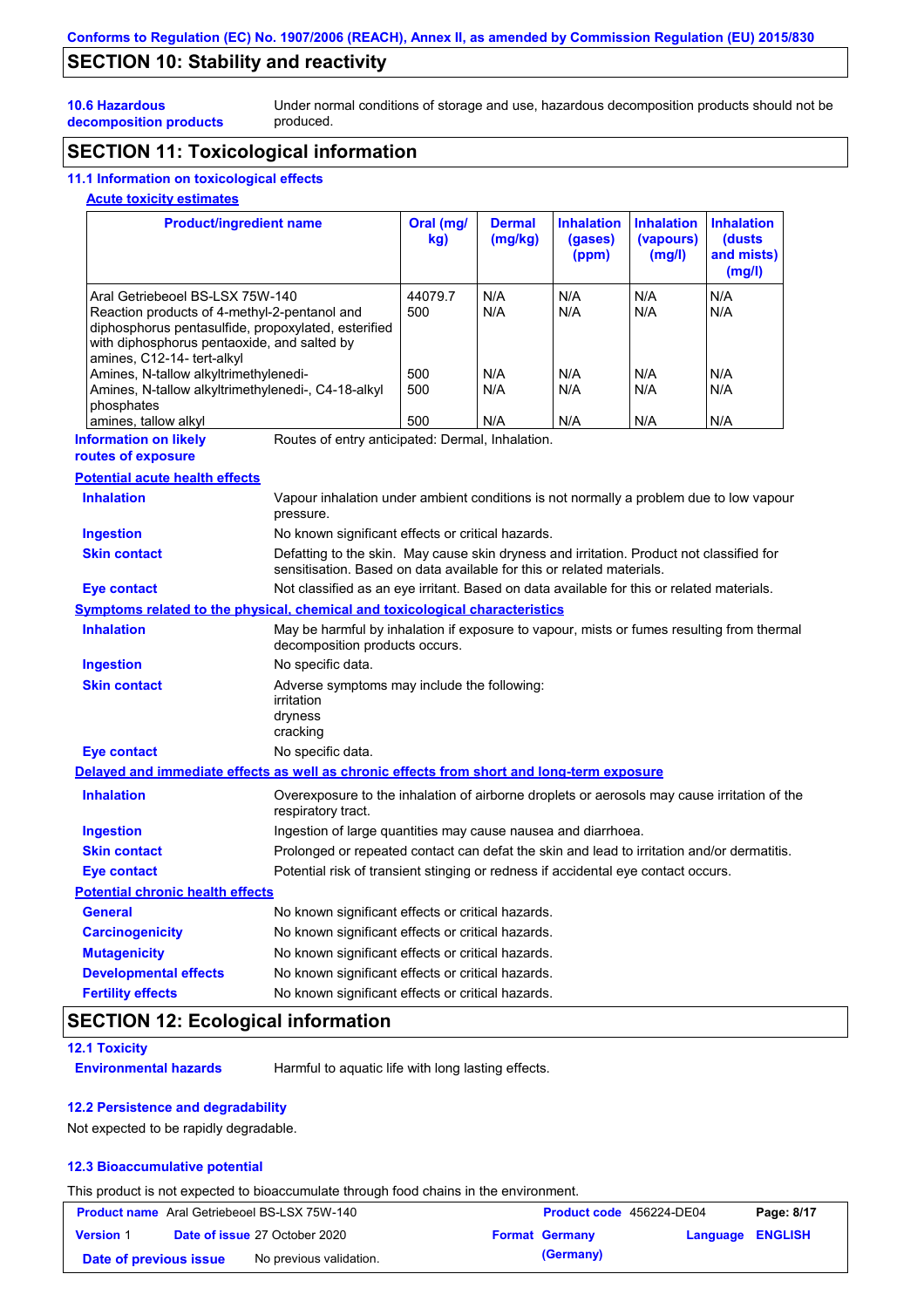# **SECTION 12: Ecological information**

## **12.4 Mobility in soil**

**Mobility** Spillages may penetrate the soil causing ground water contamination. **Soil/water partition coefficient (Koc)** Not available.

### **12.5 Results of PBT and vPvB assessment**

Product does not meet the criteria for PBT or vPvB according to Regulation (EC) No. 1907/2006, Annex XIII.

#### **12.6 Other adverse effects** Spills may form a film on water surfaces causing physical damage to organisms. Oxygen transfer could also be impaired. **Other ecological information**

## **SECTION 13: Disposal considerations**

The information in this section contains generic advice and guidance. The list of Identified Uses in Section 1 should be consulted for any available use-specific information provided in the Exposure Scenario(s).

### **13.1 Waste treatment methods**

### **Product**

**Methods of disposal**

Where possible, arrange for product to be recycled. Dispose of via an authorised person/ licensed waste disposal contractor in accordance with local regulations.

**Hazardous waste** Yes.

**European waste catalogue (EWC)**

| Waste code                                                                                                                  | <b>Waste designation</b>                |  |  |
|-----------------------------------------------------------------------------------------------------------------------------|-----------------------------------------|--|--|
| $130208*$                                                                                                                   | other engine, gear and lubricating oils |  |  |
| However, deviation from the intended use and/or the presence of any potential contaminants may require an alternative waste |                                         |  |  |

However, deviation from the intended use and/or the presence of any potential contaminants may require an alternative waste disposal code to be assigned by the end user.

| <b>Packaging</b>           |                                                                                                                                                                                                                                                                                                                                                                                                                                                                                                 |
|----------------------------|-------------------------------------------------------------------------------------------------------------------------------------------------------------------------------------------------------------------------------------------------------------------------------------------------------------------------------------------------------------------------------------------------------------------------------------------------------------------------------------------------|
| <b>Methods of disposal</b> | Where possible, arrange for product to be recycled. Dispose of via an authorised person/<br>licensed waste disposal contractor in accordance with local regulations.                                                                                                                                                                                                                                                                                                                            |
| <b>Special precautions</b> | This material and its container must be disposed of in a safe way. Care should be taken when<br>handling emptied containers that have not been cleaned or rinsed out. Empty containers or<br>liners may retain some product residues. Empty containers represent a fire hazard as they may<br>contain flammable product residues and vapour. Never weld, solder or braze empty containers.<br>Avoid dispersal of spilt material and runoff and contact with soil, waterways, drains and sewers. |
| <b>References</b>          | Commission 2014/955/EU<br>Directive 2008/98/EC                                                                                                                                                                                                                                                                                                                                                                                                                                                  |
|                            |                                                                                                                                                                                                                                                                                                                                                                                                                                                                                                 |

# **SECTION 14: Transport information**

|                                           | <b>ADR/RID</b> | <b>ADN</b>     | <b>IMDG</b>    | <b>IATA</b>    |
|-------------------------------------------|----------------|----------------|----------------|----------------|
| 14.1 UN number                            | Not regulated. | Not regulated. | Not regulated. | Not regulated. |
| 14.2 UN proper<br>shipping name           |                |                |                |                |
| <b>14.3 Transport</b><br>hazard class(es) |                |                | ۰              |                |
| 14.4 Packing<br>group                     |                |                |                |                |
| 14.5<br><b>Environmental</b><br>hazards   | No.            | No.            | No.            | No.            |
| <b>Additional</b><br><b>information</b>   |                |                |                |                |

**14.6 Special precautions for user** Not available.

| <b>Product name</b> Aral Getriebeoel BS-LSX 75W-140 |  | Product code 456224-DE04             |  | Page: 9/17            |                  |  |
|-----------------------------------------------------|--|--------------------------------------|--|-----------------------|------------------|--|
| <b>Version 1</b>                                    |  | <b>Date of issue 27 October 2020</b> |  | <b>Format Germany</b> | Language ENGLISH |  |
| Date of previous issue                              |  | No previous validation.              |  | (Germany)             |                  |  |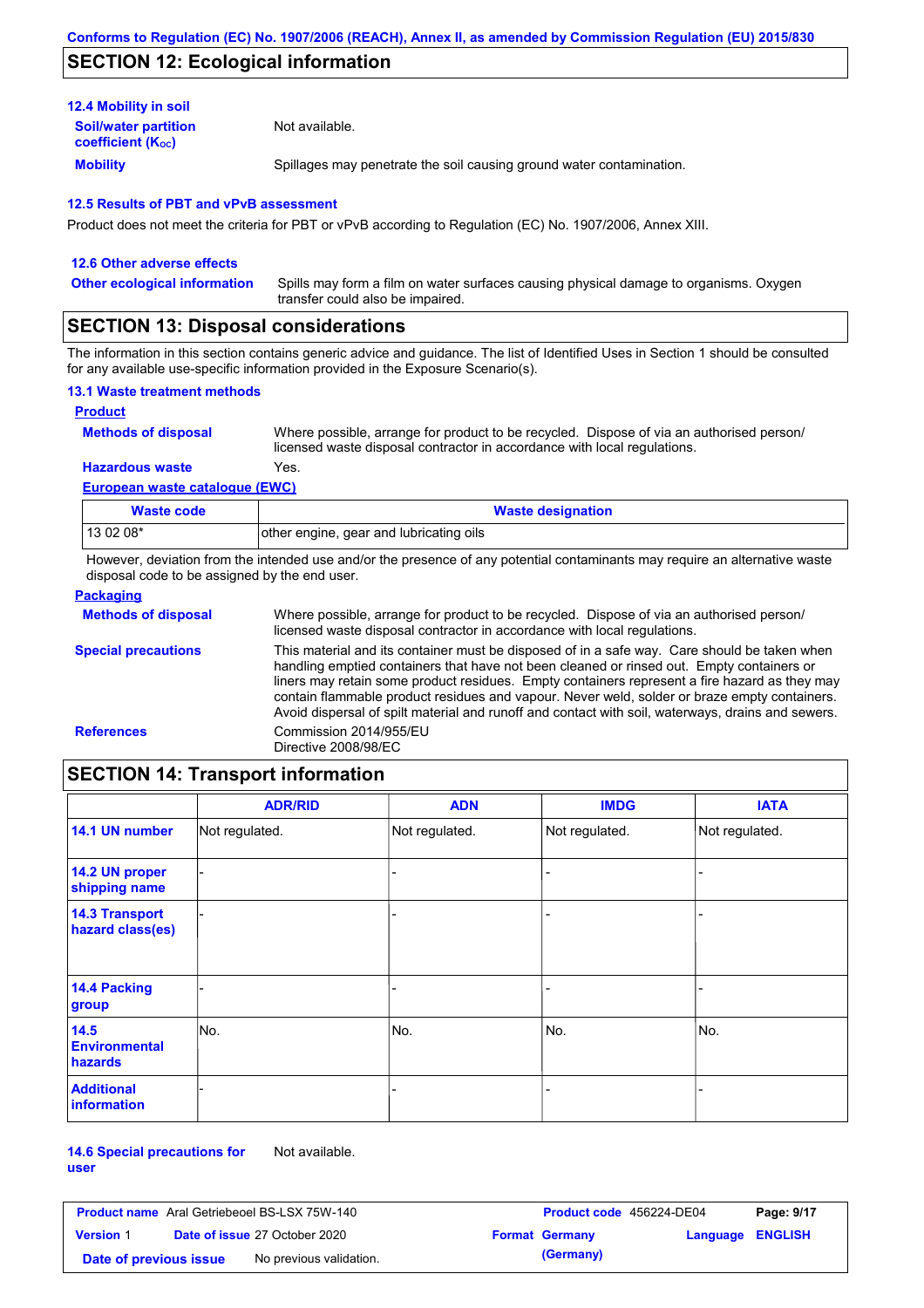# **SECTION 14: Transport information**

**14.7 Transport in bulk according to Annex II of Marpol and the IBC Code** Not available.

# **SECTION 15: Regulatory information**

|                                                                    | 15.1 Safety, health and environmental regulations/legislation specific for the substance or mixture                                                                                                                                                     |
|--------------------------------------------------------------------|---------------------------------------------------------------------------------------------------------------------------------------------------------------------------------------------------------------------------------------------------------|
| EU Regulation (EC) No. 1907/2006 (REACH)                           |                                                                                                                                                                                                                                                         |
| <b>Annex XIV - List of substances subject to authorisation</b>     |                                                                                                                                                                                                                                                         |
| <b>Annex XIV</b>                                                   |                                                                                                                                                                                                                                                         |
| None of the components are listed.                                 |                                                                                                                                                                                                                                                         |
| <b>Substances of very high concern</b>                             |                                                                                                                                                                                                                                                         |
| None of the components are listed.                                 |                                                                                                                                                                                                                                                         |
| <b>Other regulations</b>                                           |                                                                                                                                                                                                                                                         |
| <b>REACH Status</b>                                                | The company, as identified in Section 1, sells this product in the EU in compliance with the<br>current requirements of REACH.                                                                                                                          |
| <b>United States inventory</b><br>(TSCA 8b)                        | All components are active or exempted.                                                                                                                                                                                                                  |
| <b>Australia inventory (AICS)</b>                                  | All components are listed or exempted.                                                                                                                                                                                                                  |
| <b>Canada inventory</b>                                            | All components are listed or exempted.                                                                                                                                                                                                                  |
| <b>China inventory (IECSC)</b>                                     | All components are listed or exempted.                                                                                                                                                                                                                  |
| <b>Japan inventory (ENCS)</b>                                      | All components are listed or exempted.                                                                                                                                                                                                                  |
| <b>Korea inventory (KECI)</b>                                      | All components are listed or exempted.                                                                                                                                                                                                                  |
| <b>Philippines inventory</b><br>(PICCS)                            | All components are listed or exempted.                                                                                                                                                                                                                  |
| <b>Taiwan Chemical</b><br><b>Substances Inventory</b><br>(TCSI)    | All components are listed or exempted.                                                                                                                                                                                                                  |
| Ozone depleting substances (1005/2009/EU)<br>Not listed.           |                                                                                                                                                                                                                                                         |
| Prior Informed Consent (PIC) (649/2012/EU)<br>Not listed.          |                                                                                                                                                                                                                                                         |
| <b>EU - Water framework directive - Priority substances</b>        |                                                                                                                                                                                                                                                         |
| None of the components are listed.                                 |                                                                                                                                                                                                                                                         |
| <b>Seveso Directive</b>                                            |                                                                                                                                                                                                                                                         |
| This product is not controlled under the Seveso Directive.         |                                                                                                                                                                                                                                                         |
| <b>National regulations</b>                                        |                                                                                                                                                                                                                                                         |
| <b>Hazardous incident ordinance</b>                                |                                                                                                                                                                                                                                                         |
| <b>Hazard class for water</b>                                      | 2<br>(classified according AwSV)                                                                                                                                                                                                                        |
| <b>Prohibited Chemicals</b><br><b>Regulation</b><br>(ChemVerbotsV) | When placed on the market in Germany, this product is not subject to the Prohibited Chemicals<br>Regulation (ChemVerbotsV).                                                                                                                             |
| <b>Occupational restrictions</b>                                   | Observe employment restrictions in the following:<br>Gesetz zum Schutz der arbeitenden Jugend (Jugendarbeitsschutzgesetz - JArbSchG)<br>Gesetz zum Schutz von Müttern bei der Arbeit, in der Ausbildung und im Studium<br>(Mutterschutzgesetz – MuSchG) |
| <b>15.2 Chemical safety</b><br>assessment                          | A Chemical Safety Assessment has been carried out for one or more of the substances within<br>this mixture. A Chemical Safety Assessment has not been carried out for the mixture itself.                                                               |
| <b>SECTION 16: Other information</b>                               |                                                                                                                                                                                                                                                         |
| <b>Abbreviations and acronyms</b>                                  | ADN = European Provisions concerning the International Carriage of Dangerous Goods by<br>Inland Waterway<br>ADR = The European Agreement concerning the International Carriage of Dangerous Goods by<br>Road                                            |

CAS = Chemical Abstracts Service CLP = Classification, Labelling and Packaging Regulation [Regulation (EC) No. 1272/2008]

|                        | <b>Product name</b> Aral Getriebeoel BS-LSX 75W-140 | <b>Product code</b> 456224-DE04 |          | Page: 10/17    |
|------------------------|-----------------------------------------------------|---------------------------------|----------|----------------|
| <b>Version 1</b>       | <b>Date of issue 27 October 2020</b>                | <b>Format Germany</b>           | Language | <b>ENGLISH</b> |
| Date of previous issue | No previous validation.                             | (Germany)                       |          |                |

ATE = Acute Toxicity Estimate BCF = Bioconcentration Factor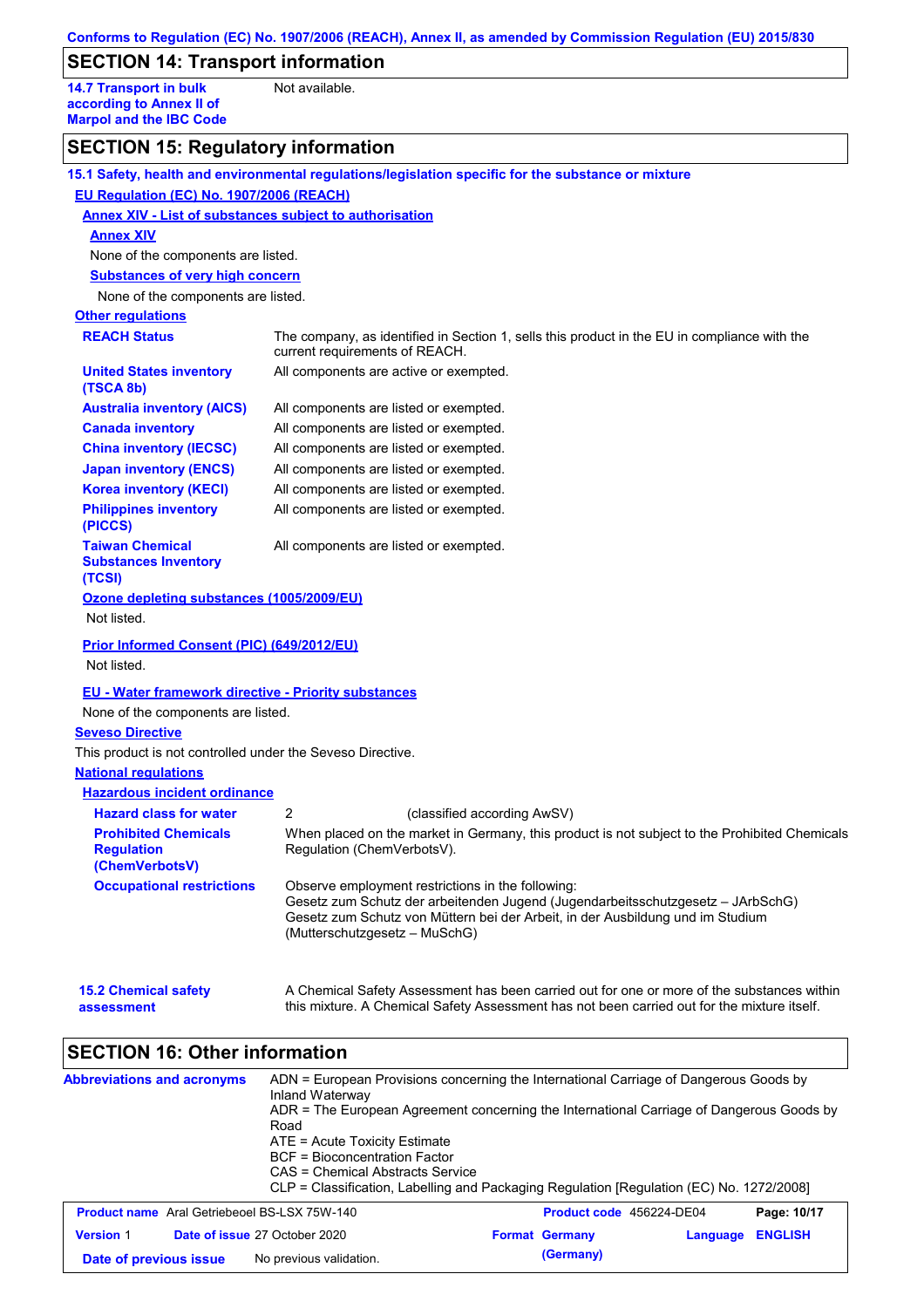## **SECTION 16: Other information**

CSA = Chemical Safety Assessment CSR = Chemical Safety Report DMEL = Derived Minimal Effect Level DNEL = Derived No Effect Level EINECS = European Inventory of Existing Commercial chemical Substances ES = Exposure Scenario EUH statement = CLP-specific Hazard statement EWC = European Waste Catalogue GHS = Globally Harmonized System of Classification and Labelling of Chemicals IATA = International Air Transport Association IBC = Intermediate Bulk Container IMDG = International Maritime Dangerous Goods LogPow = logarithm of the octanol/water partition coefficient MARPOL = International Convention for the Prevention of Pollution From Ships, 1973 as modified by the Protocol of 1978. ("Marpol" = marine pollution) OECD = Organisation for Economic Co-operation and Development PBT = Persistent, Bioaccumulative and Toxic PNEC = Predicted No Effect Concentration REACH = Registration, Evaluation, Authorisation and Restriction of Chemicals Regulation [Regulation (EC) No. 1907/2006] RID = The Regulations concerning the International Carriage of Dangerous Goods by Rail RRN = REACH Registration Number SADT = Self-Accelerating Decomposition Temperature SVHC = Substances of Very High Concern STOT-RE = Specific Target Organ Toxicity - Repeated Exposure STOT-SE = Specific Target Organ Toxicity - Single Exposure TWA = Time weighted average UN = United Nations UVCB = Complex hydrocarbon substance VOC = Volatile Organic Compound vPvB = Very Persistent and Very Bioaccumulative Varies = may contain one or more of the following 64741-88-4 / RRN 01-2119488706-23, 64741-89-5 / RRN 01-2119487067-30, 64741-95-3 / RRN 01-2119487081-40, 64741-96-4/ RRN 01-2119483621-38, 64742-01-4 / RRN 01-2119488707-21, 64742-44-5 / RRN 01-2119985177-24, 64742-45-6, 64742-52-5 / RRN 01-2119467170-45, 64742-53-6 / RRN 01-2119480375-34, 64742-54-7 / RRN 01-2119484627-25, 64742-55-8 / RRN 01-2119487077-29, 64742-56-9 / RRN 01-2119480132-48, 64742-57-0 / RRN 01-2119489287-22, 64742-58-1, 64742-62-7 / RRN 01-2119480472-38, 64742-63-8, 64742-65-0 / RRN 01-2119471299-27, 64742-70-7 / RRN 01-2119487080-42, 72623-85-9 / RRN 01-2119555262-43, 72623-86-0 / RRN 01-2119474878-16, 72623-87-1 / RRN 01-2119474889-13

#### **Procedure used to derive the classification according to Regulation (EC) No. 1272/2008 [CLP/GHS]**

|                                                                                                                                                                                                                                                                                                                              | <b>Classification</b>         | <b>Justification</b>                                                                                                                                                                                                                                                                                                                                                                                                                                                                                                                                                                                   |
|------------------------------------------------------------------------------------------------------------------------------------------------------------------------------------------------------------------------------------------------------------------------------------------------------------------------------|-------------------------------|--------------------------------------------------------------------------------------------------------------------------------------------------------------------------------------------------------------------------------------------------------------------------------------------------------------------------------------------------------------------------------------------------------------------------------------------------------------------------------------------------------------------------------------------------------------------------------------------------------|
| Aquatic Chronic 3, H412                                                                                                                                                                                                                                                                                                      |                               | Calculation method                                                                                                                                                                                                                                                                                                                                                                                                                                                                                                                                                                                     |
| <b>Full text of abbreviated H</b><br>H302<br>H304<br><b>statements</b><br>H314<br>H315<br>H317<br>H318<br>H319<br>H372<br>H373<br>H400<br>H410<br>H411                                                                                                                                                                       |                               | Harmful if swallowed.<br>May be fatal if swallowed and enters airways.<br>Causes severe skin burns and eye damage.<br>Causes skin irritation.<br>May cause an allergic skin reaction.<br>Causes serious eye damage.<br>Causes serious eye irritation.<br>Causes damage to organs through prolonged or repeated<br>exposure.<br>May cause damage to organs through prolonged or repeated<br>exposure.<br>Very toxic to aquatic life.<br>Very toxic to aquatic life with long lasting effects.<br>Toxic to aquatic life with long lasting effects.<br>Harmful to aquatic life with long lasting effects. |
| H412<br><b>Full text of classifications</b><br>Acute Tox. 4, H302<br>Aquatic Acute 1, H400<br>[CLP/GHS]<br>Aquatic Chronic 1, H410<br>Aquatic Chronic 2, H411<br>Aquatic Chronic 3, H412<br>Asp. Tox. 1, H304<br>Eye Dam. 1, H318<br>Eye Irrit. 2, H319<br>Skin Corr. 1B, H314<br>Skin Irrit. 2, H315<br>Skin Sens. 1B, H317 |                               | <b>ACUTE TOXICITY (oral) - Category 4</b><br>SHORT-TERM (ACUTE) AQUATIC HAZARD - Category 1<br>LONG-TERM (CHRONIC) AQUATIC HAZARD - Category 1<br>LONG-TERM (CHRONIC) AQUATIC HAZARD - Category 2<br>LONG-TERM (CHRONIC) AQUATIC HAZARD - Category 3<br><b>ASPIRATION HAZARD - Category 1</b><br>SERIOUS EYE DAMAGE/EYE IRRITATION - Category 1<br>SERIOUS EYE DAMAGE/EYE IRRITATION - Category 2<br>SKIN CORROSION/IRRITATION - Category 1B<br>SKIN CORROSION/IRRITATION - Category 2<br>SKIN SENSITISATION - Category 1B                                                                             |
| <b>Product name</b> Aral Getriebeoel BS-LSX 75W-140                                                                                                                                                                                                                                                                          |                               | Product code 456224-DE04<br>Page: 11/17                                                                                                                                                                                                                                                                                                                                                                                                                                                                                                                                                                |
| <b>Version 1</b>                                                                                                                                                                                                                                                                                                             | Date of issue 27 October 2020 | <b>ENGLISH</b><br><b>Format Germany</b><br>Language                                                                                                                                                                                                                                                                                                                                                                                                                                                                                                                                                    |
| Date of previous issue                                                                                                                                                                                                                                                                                                       | No previous validation.       | (Germany)                                                                                                                                                                                                                                                                                                                                                                                                                                                                                                                                                                                              |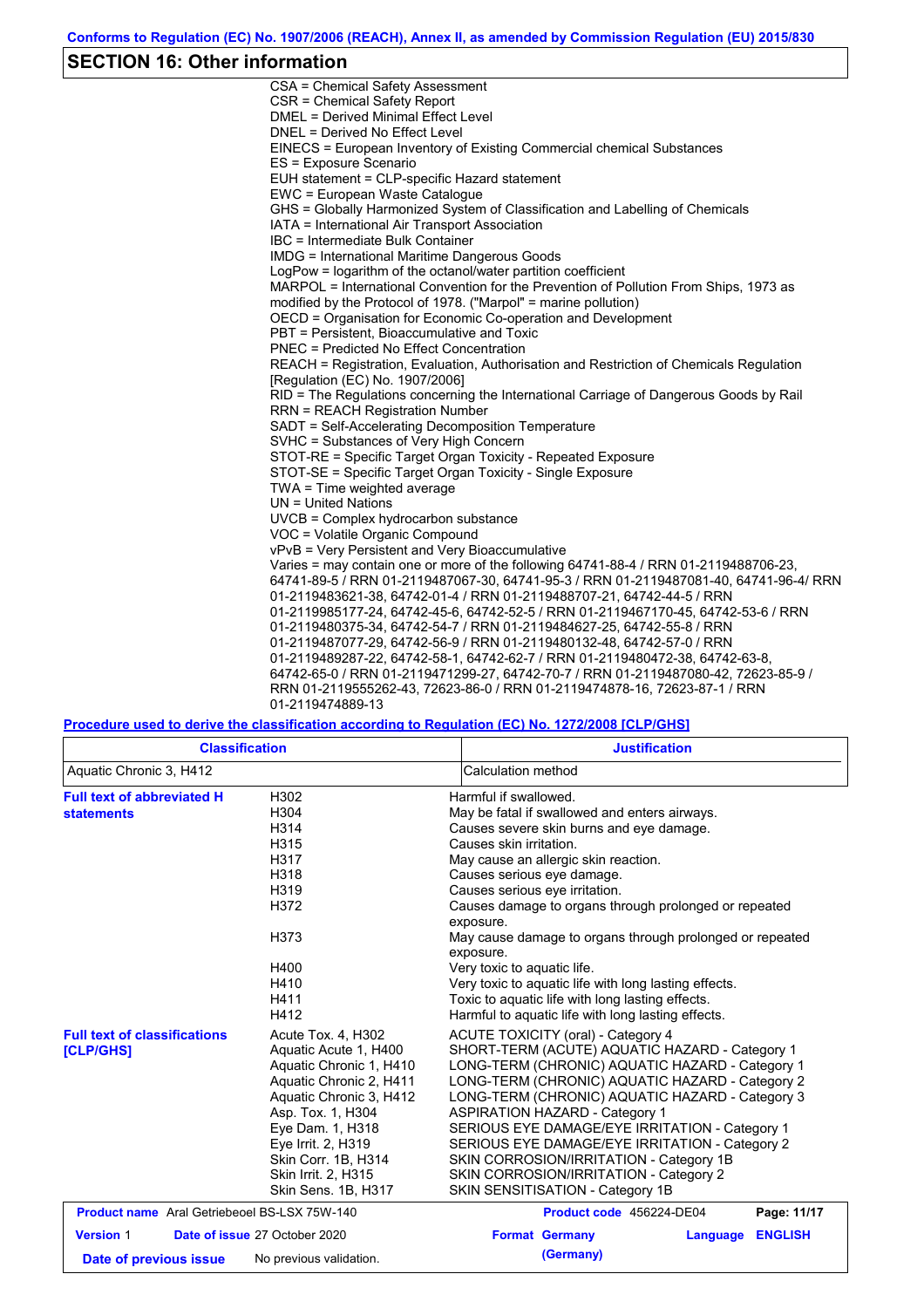# **SECTION 16: Other information**

|                                    | STOT RE 1, H372            | SPECIFIC TARGET ORGAN TOXICITY - REPEATED<br><b>EXPOSURE - Category 1</b> |
|------------------------------------|----------------------------|---------------------------------------------------------------------------|
|                                    | STOT RE 2, H373            | SPECIFIC TARGET ORGAN TOXICITY - REPEATED<br><b>EXPOSURE - Category 2</b> |
| <b>History</b>                     |                            |                                                                           |
| Date of issue/ Date of<br>revision | 27/10/2020.                |                                                                           |
| Date of previous issue             | No previous validation.    |                                                                           |
| <b>Prepared by</b>                 | <b>Product Stewardship</b> |                                                                           |

**Indicates information that has changed from previously issued version.**

### **Notice to reader**

All reasonably practicable steps have been taken to ensure this data sheet and the health, safety and environmental information contained in it is accurate as of the date specified below. No warranty or representation, express or implied is made as to the accuracy or completeness of the data and information in this data sheet.

The data and advice given apply when the product is sold for the stated application or applications. You should not use the product other than for the stated application or applications without seeking advice from BP Group.

It is the user's obligation to evaluate and use this product safely and to comply with all applicable laws and regulations. The BP Group shall not be responsible for any damage or injury resulting from use, other than the stated product use of the material, from any failure to adhere to recommendations, or from any hazards inherent in the nature of the material. Purchasers of the product for supply to a third party for use at work, have a duty to take all necessary steps to ensure that any person handling or using the product is provided with the information in this sheet. Employers have a duty to tell employees and others who may be affected of any hazards described in this sheet and of any precautions that should be taken. You can contact the BP Group to ensure that this document is the most current available. Alteration of this document is strictly prohibited.

|                        | <b>Product name</b> Aral Getriebeoel BS-LSX 75W-140 | <b>Product code</b> 456224-DE04 |                  | Page: 12/17 |
|------------------------|-----------------------------------------------------|---------------------------------|------------------|-------------|
| <b>Version 1</b>       | <b>Date of issue 27 October 2020</b>                | <b>Format Germany</b>           | Language ENGLISH |             |
| Date of previous issue | No previous validation.                             | (Germany)                       |                  |             |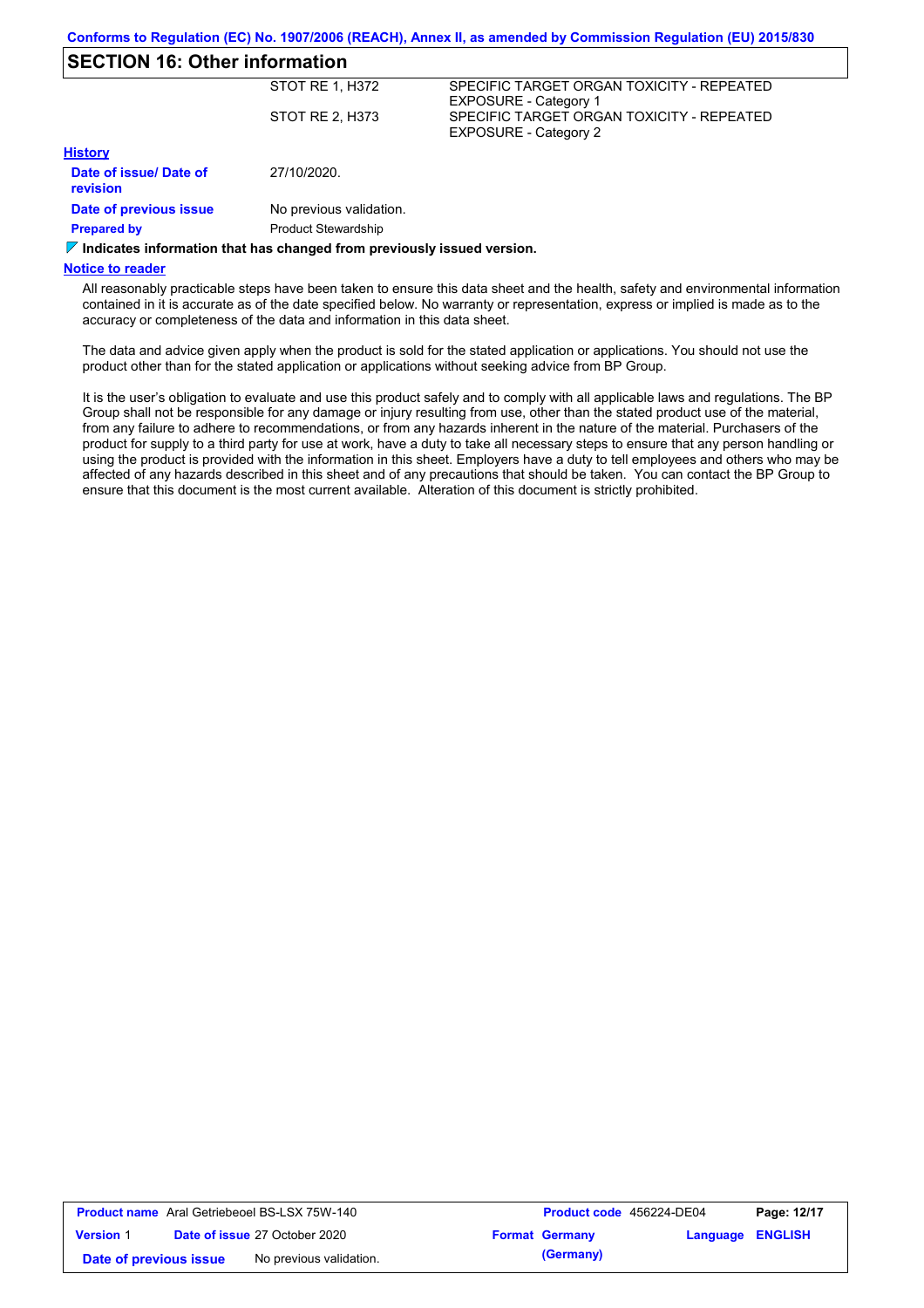

**Industrial**

# **Annex to the extended Safety Data Sheet (eSDS)**

## **Identification of the substance or mixture**

| <b>Product definition</b>                                              | Mixture                                                                                                                                                                                                                                                                                                                                                                         |
|------------------------------------------------------------------------|---------------------------------------------------------------------------------------------------------------------------------------------------------------------------------------------------------------------------------------------------------------------------------------------------------------------------------------------------------------------------------|
| Code                                                                   | 456224-DE04                                                                                                                                                                                                                                                                                                                                                                     |
| Aral Getriebeoel BS-LSX 75W-140<br><b>Product name</b>                 |                                                                                                                                                                                                                                                                                                                                                                                 |
| Section 1: Title                                                       |                                                                                                                                                                                                                                                                                                                                                                                 |
| <b>Short title of the exposure</b><br>scenario                         | General use of lubricants and greases in vehicles or machinery - Industrial                                                                                                                                                                                                                                                                                                     |
| <b>List of use descriptors</b>                                         | <b>Identified use name:</b> General use of lubricants and greases in vehicles or<br>machinery-Industrial<br>Process Category: PROC01, PROC08b, PROC09, PROC02<br>Sector of end use: SU03<br><b>Subsequent service life relevant for that use: No.</b><br><b>Environmental Release Category: ERC04, ERC07</b><br>Specific Environmental Release Category: ATIEL-ATC SPERC 4.Biv1 |
| <b>Processes and activities</b><br>covered by the exposure<br>scenario | Covers general use of lubricants and greases in vehicles or machinery in closed<br>systems. Includes filling and draining of containers and operation of enclosed<br>machinery (including engines) and associated maintenance and storage activities.                                                                                                                           |

# **Section 2 Operational conditions and risk management measures**

**Section 2.1 Control of worker exposure** No exposure scenario is presented because the product is not classified for Human Health **Contributing scenarios: Operational conditions and risk management measures**

| <b>Section 2.2: Control of environmental exposure</b>                                                                         |                                                                                         |
|-------------------------------------------------------------------------------------------------------------------------------|-----------------------------------------------------------------------------------------|
| <b>Amounts used:</b>                                                                                                          |                                                                                         |
| EU tonnage of risk determining substance<br>per year:                                                                         | 2.63E+3 Tonnes/year                                                                     |
| <b>Frequency and duration of use:</b>                                                                                         |                                                                                         |
| <b>Emission days</b>                                                                                                          | 300                                                                                     |
| <b>Environment factors not influenced by risk</b><br>management:                                                              |                                                                                         |
| <b>Local freshwater dilution factor</b>                                                                                       | 10                                                                                      |
| Local marine water dilution factor                                                                                            | 100                                                                                     |
| <b>Other conditions affecting environmental</b><br>exposure:                                                                  | Negligible wastewater emissions as process operates without water<br>contact.           |
| Release fraction to air (after typical onsite)<br><b>RMMs</b>                                                                 | 5.00E-05                                                                                |
| Release fraction to soil from process (after<br>typical onsite RMMs)                                                          | 0                                                                                       |
| Release fraction to wastewater from process Not available.<br>(after typical onsite RMMs and before<br>sewage treatment plan) |                                                                                         |
| <b>Technical conditions and measures at</b><br>process level (source) to prevent release:                                     | Common practices vary across sites thus conservative process<br>release estimates used. |
| Aral Getriebeoel BS-LSX 75W-140                                                                                               | General use of lubricants and greases in vehicles or<br>machinery - Industrial          |
|                                                                                                                               | 13/17                                                                                   |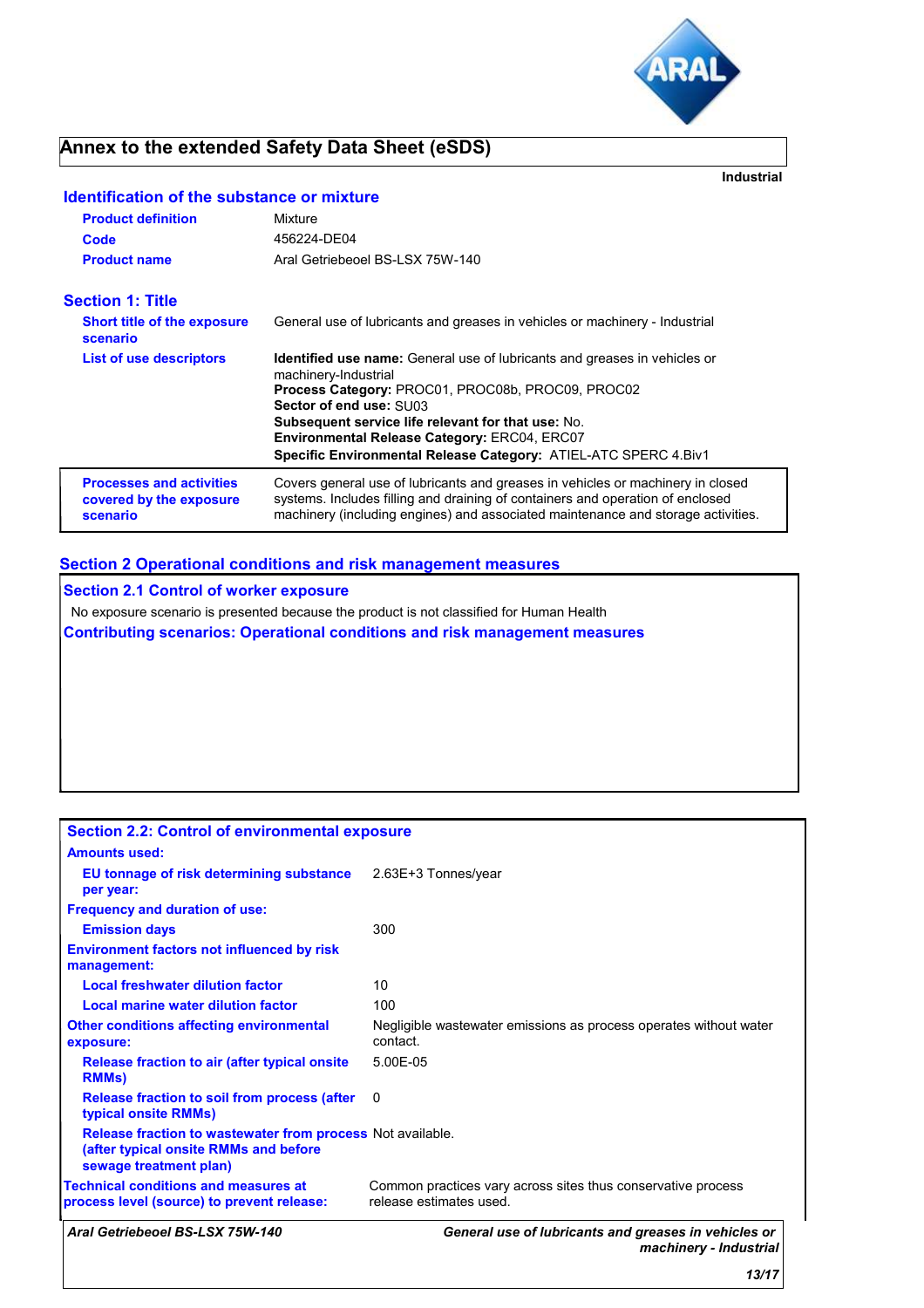| <b>Technical on-site conditions and measures</b><br>to reduce or limit discharges, air emissions<br>and releases to soil: | Prevent discharge of undissolved substance to or recover from onsite<br>wastewater<br>User sites are assumed to be provided with oil/water separators and<br>waste water to be discharged via a sewage treatment plant |
|---------------------------------------------------------------------------------------------------------------------------|------------------------------------------------------------------------------------------------------------------------------------------------------------------------------------------------------------------------|
| <b>Organisational measures to prevent/limit</b><br>release from site:                                                     | Do not apply industrial sludge to natural soils.<br>Sewage sludge should be incinerated, contained or reclaimed.                                                                                                       |
| <b>Conditions and measures related to sewage</b><br>treatment plant:                                                      |                                                                                                                                                                                                                        |
| <b>Estimated substance removal from</b><br>wastewater via on-site sewage treatment                                        | Not available.                                                                                                                                                                                                         |
| Assumed domestic sewage treatment plant<br>flow rate (m3/d)                                                               | $2.00E + 3$                                                                                                                                                                                                            |
| Maximum allowable site tonnage (Msafe)<br>based on release following total wastewater<br>treatment removal as product:    | Not available.                                                                                                                                                                                                         |
| <b>Conditions and measures related to external</b><br>treatment of waste for disposal:                                    | External treatment and disposal of waste should comply with<br>applicable local and/or national regulations.                                                                                                           |
| <b>Conditions and measures related to external</b><br>recovery of waste:                                                  | External recovery and recycling of waste should comply with<br>applicable local and/or national regulations.                                                                                                           |
|                                                                                                                           |                                                                                                                                                                                                                        |
|                                                                                                                           |                                                                                                                                                                                                                        |

# **Section 3: Exposure estimation and reference to its source**

| <b>Exposure estimation and reference to its source - Environment</b>                   |                                                                                             |  |  |
|----------------------------------------------------------------------------------------|---------------------------------------------------------------------------------------------|--|--|
| Used ECETOC TRA model (May 2010 release).<br><b>Exposure assessment (environment):</b> |                                                                                             |  |  |
| <b>Exposure estimation and reference to its source - Workers</b>                       |                                                                                             |  |  |
| <b>Exposure assessment (human):</b>                                                    | No exposure scenario is presented because the product is not<br>classified for Human Health |  |  |

## **Section 4: Guidance to check compliance with the exposure scenario**

| <b>Environment</b> | Guidance is based on assumed operating conditions which may not<br>be applicable to all sites; thus, scaling may be necessary to define<br>appropriate site-specific risk management measures. Further details<br>on scaling and control technologies are provided in SPERC factsheet.<br>If scaling reveals a condition of unsafe use (i.e., RCRs $> 1$ ),<br>additional RMMs or a site-specific chemical safety assessment is<br>required. For further information see www.ATIEL.org/REACH_GES |
|--------------------|--------------------------------------------------------------------------------------------------------------------------------------------------------------------------------------------------------------------------------------------------------------------------------------------------------------------------------------------------------------------------------------------------------------------------------------------------------------------------------------------------|
| <b>Health</b>      | No exposure scenario is presented because the product is not<br>classified for Human Health                                                                                                                                                                                                                                                                                                                                                                                                      |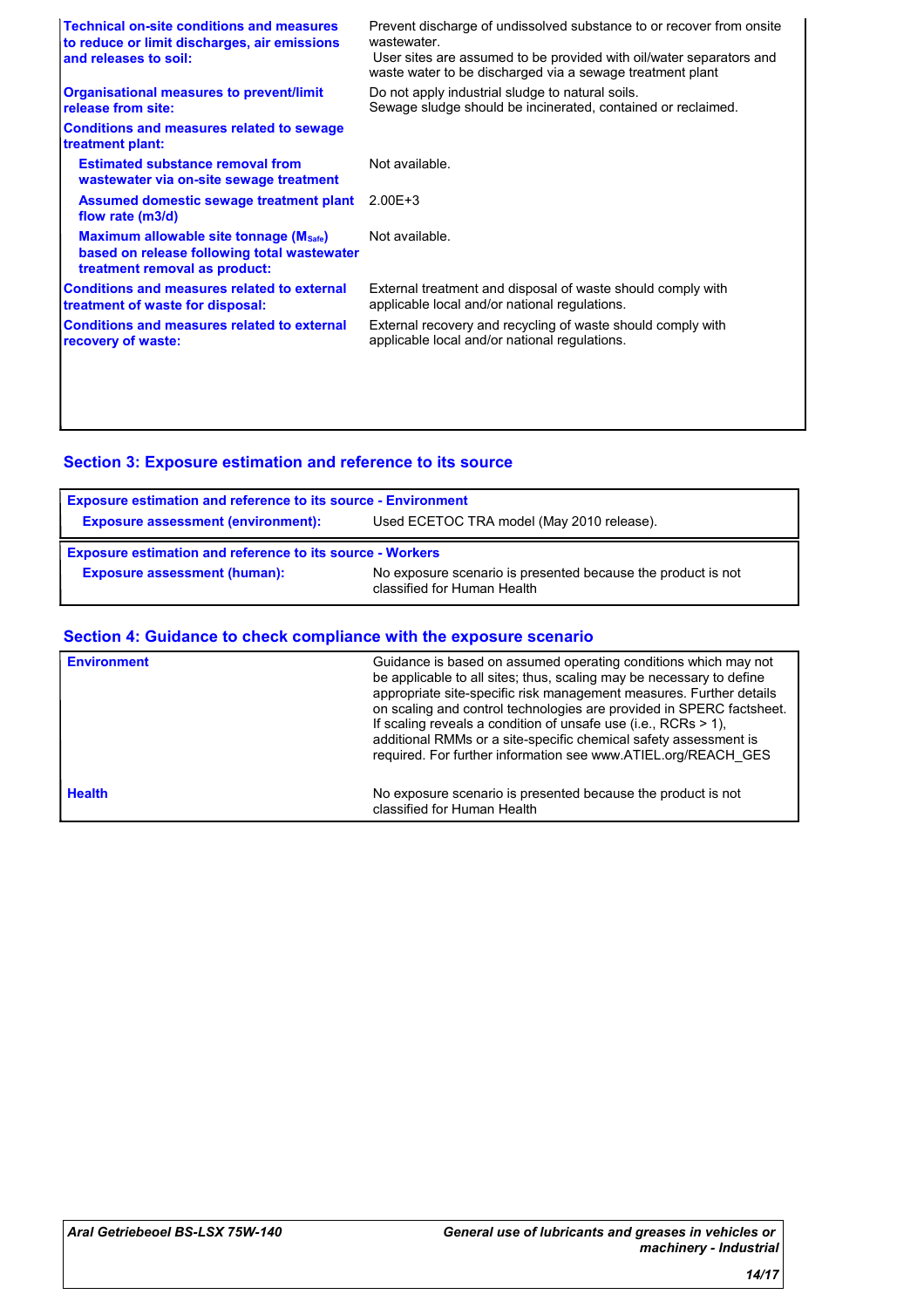

# **Annex to the extended Safety Data Sheet (eSDS)**

**Professional**

## **Identification of the substance or mixture**

| <b>Product definition</b><br>Code<br><b>Product name</b>               | Mixture<br>456224-DE04<br>Aral Getriebeoel BS-LSX 75W-140                                                                                                                                                                                                                                                                                                                                     |
|------------------------------------------------------------------------|-----------------------------------------------------------------------------------------------------------------------------------------------------------------------------------------------------------------------------------------------------------------------------------------------------------------------------------------------------------------------------------------------|
| <b>Section 1: Title</b>                                                |                                                                                                                                                                                                                                                                                                                                                                                               |
| <b>Short title of the exposure</b><br>scenario                         | General use of lubricants and greases in vehicles or machinery - Professional                                                                                                                                                                                                                                                                                                                 |
| <b>List of use descriptors</b>                                         | <b>Identified use name:</b> General use of lubricants and greases in vehicles or<br>machinery-Professional<br>Process Category: PROC01, PROC02, PROC08a, PROC08b, PROC20<br>Sector of end use: SU22<br><b>Subsequent service life relevant for that use: No.</b><br><b>Environmental Release Category: ERC09a, ERC09b</b><br>Specific Environmental Release Category: ATIEL-ATC SPERC 9.Bp.v1 |
| <b>Processes and activities</b><br>covered by the exposure<br>scenario | Covers general use of lubricants and greases in vehicles or machinery in closed<br>systems. Includes filling and draining of containers and operation of enclosed<br>machinery (including engines) and associated maintenance and storage activities.                                                                                                                                         |

## **Section 2 Operational conditions and risk management measures**

**Section 2.1 Control of worker exposure**

No exposure scenario is presented because the product is not classified for Human Health

**Contributing scenarios: Operational conditions and risk management measures**

| <b>Section 2.2: Control of environmental exposure</b>                                                                         |                                                                                         |
|-------------------------------------------------------------------------------------------------------------------------------|-----------------------------------------------------------------------------------------|
| <b>Amounts used:</b>                                                                                                          |                                                                                         |
| EU tonnage of risk determining substance<br>per year:                                                                         | 5.39 Tonnes/year                                                                        |
| <b>Frequency and duration of use:</b>                                                                                         |                                                                                         |
| <b>Emission days</b>                                                                                                          | 365                                                                                     |
| <b>Environment factors not influenced by risk</b><br>management:                                                              |                                                                                         |
| <b>Local freshwater dilution factor</b>                                                                                       | 10                                                                                      |
| Local marine water dilution factor                                                                                            | 100                                                                                     |
| <b>Other conditions affecting environmental</b><br>exposure:                                                                  | Negligible wastewater emissions as process operates without water<br>contact.           |
| Release fraction to air (after typical onsite)<br><b>RMMs</b>                                                                 | 1.00E-04                                                                                |
| Release fraction to soil from process (after<br>typical onsite RMMs)                                                          | $1F-0.3$                                                                                |
| Release fraction to wastewater from process Not available.<br>(after typical onsite RMMs and before<br>sewage treatment plan) |                                                                                         |
| <b>Technical conditions and measures at</b><br>process level (source) to prevent release:                                     | Common practices vary across sites thus conservative process<br>release estimates used. |
| Aral Getriebeoel BS-LSX 75W-140                                                                                               | General use of lubricants and greases in vehicles or<br>machinery - Professional        |
|                                                                                                                               | 15/17                                                                                   |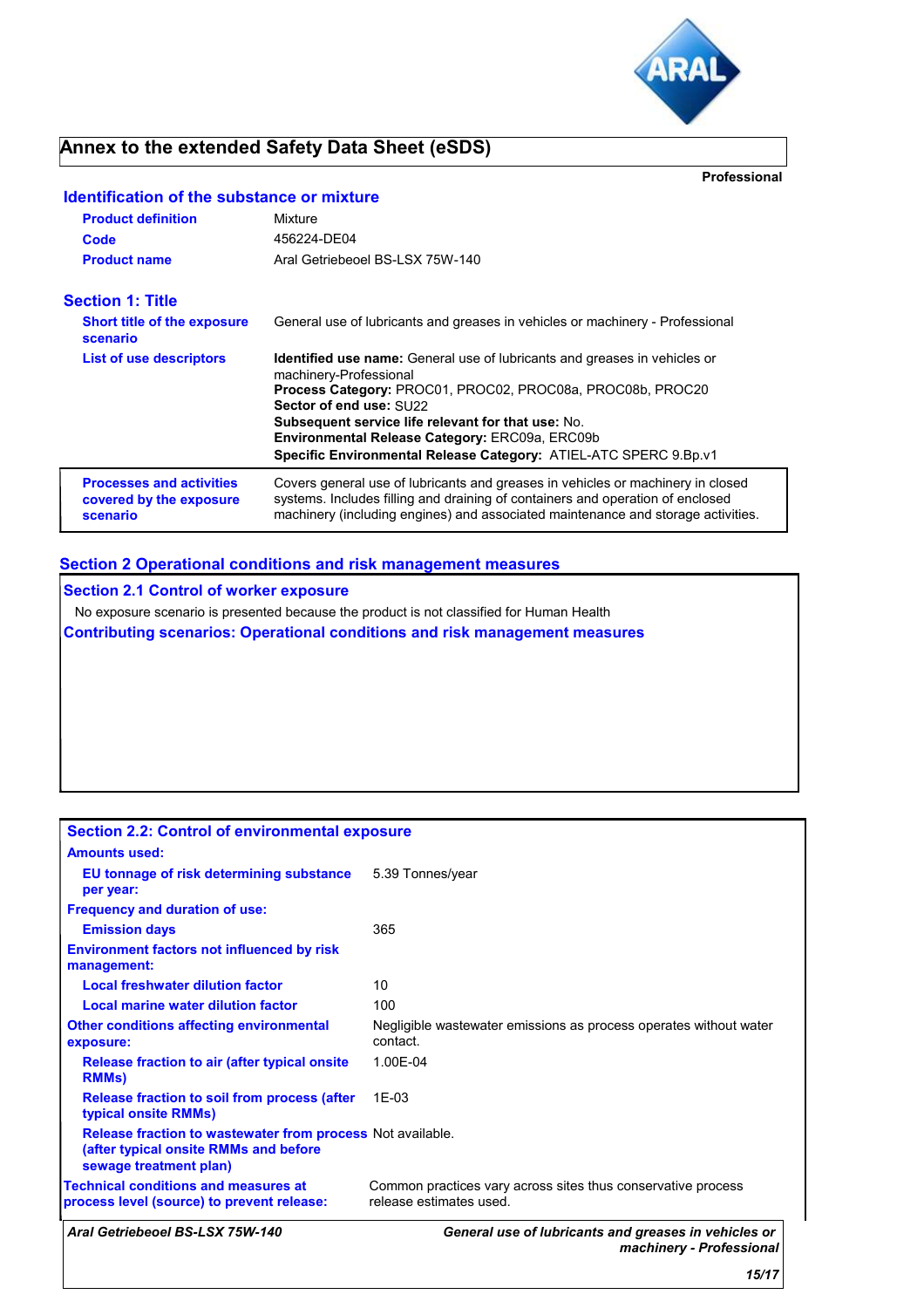| <b>Technical on-site conditions and measures</b><br>to reduce or limit discharges, air emissions<br>and releases to soil: | Prevent discharge of undissolved substance to or recover from onsite<br>wastewater. User sites are assumed to be provided with oil/water<br>separators and waste water to be discharged via a sewage treatment<br>plant |
|---------------------------------------------------------------------------------------------------------------------------|-------------------------------------------------------------------------------------------------------------------------------------------------------------------------------------------------------------------------|
| <b>Organisational measures to prevent/limit</b><br>release from site:                                                     | Do not apply industrial sludge to natural soils.<br>Sewage sludge should be incinerated, contained or reclaimed.                                                                                                        |
| <b>Conditions and measures related to sewage</b><br>treatment plant:                                                      |                                                                                                                                                                                                                         |
| <b>Estimated substance removal from</b><br>wastewater via on-site sewage treatment                                        | No data available yet                                                                                                                                                                                                   |
| Assumed domestic sewage treatment plant<br>flow rate (m3/d)                                                               | $2.00E + 3$                                                                                                                                                                                                             |
| Maximum allowable site tonnage (Msafe)<br>based on release following total wastewater<br>treatment removal as product:    | No data available yet                                                                                                                                                                                                   |
| <b>Conditions and measures related to external</b><br>treatment of waste for disposal:                                    | External treatment and disposal of waste should comply with<br>applicable local and/or national regulations.                                                                                                            |
| <b>Conditions and measures related to external</b><br>recovery of waste:                                                  | External recovery and recycling of waste should comply with<br>applicable local and/or national regulations.                                                                                                            |
|                                                                                                                           |                                                                                                                                                                                                                         |
|                                                                                                                           |                                                                                                                                                                                                                         |

# **Section 3: Exposure estimation and reference to its source**

| <b>Exposure estimation and reference to its source - Environment</b> |                                                                                             |  |  |
|----------------------------------------------------------------------|---------------------------------------------------------------------------------------------|--|--|
| <b>Exposure assessment (environment):</b>                            | Used ECETOC TRA model (May 2010 release).                                                   |  |  |
| <b>Exposure estimation and reference to its source - Workers</b>     |                                                                                             |  |  |
| <b>Exposure assessment (human):</b>                                  | No exposure scenario is presented because the product is not<br>classified for Human Health |  |  |

## **Section 4: Guidance to check compliance with the exposure scenario**

| <b>Environment</b> | Guidance is based on assumed operating conditions which may not<br>be applicable to all sites; thus, scaling may be necessary to define<br>appropriate site-specific risk management measures. Further details<br>on scaling and control technologies are provided in SPERC factsheet.<br>If scaling reveals a condition of unsafe use (i.e., RCRs $> 1$ ),<br>additional RMMs or a site-specific chemical safety assessment is<br>required. For further information see www.ATIEL.org/REACH GES |  |
|--------------------|--------------------------------------------------------------------------------------------------------------------------------------------------------------------------------------------------------------------------------------------------------------------------------------------------------------------------------------------------------------------------------------------------------------------------------------------------------------------------------------------------|--|
| <b>Health</b>      | No exposure scenario is presented because the product is not<br>classified for Human Health                                                                                                                                                                                                                                                                                                                                                                                                      |  |